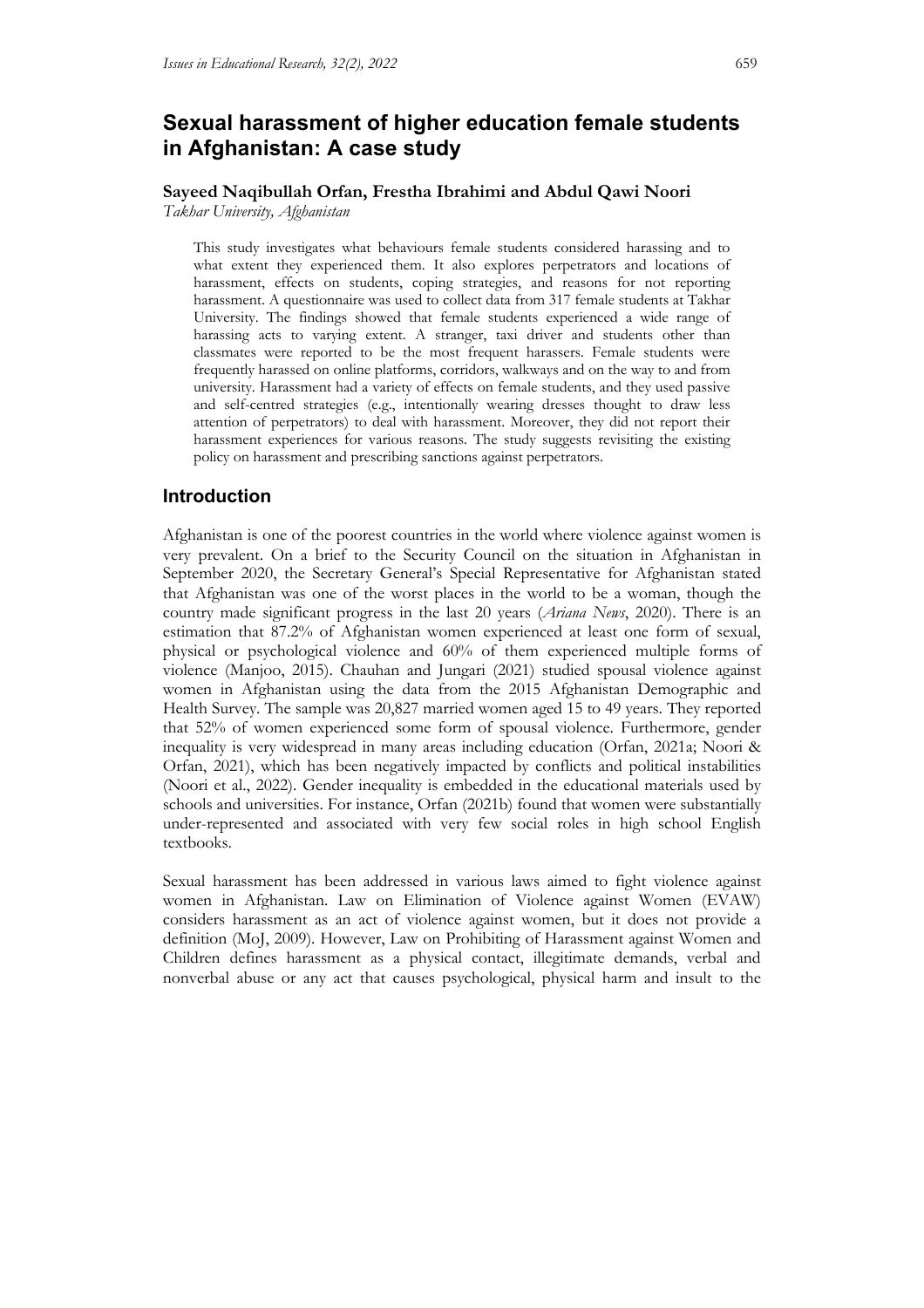human dignity of women and children (MoJ, 2018). These two laws oblige the Ministry of Higher Education to provide a safe learning environment for women, and include harassment issues and their consequences in the curriculum. Furthermore, the Ministry is required to conduct seminars, workshops, and conferences on harassment for students, teaching and staff members of both public and private universities. They are also required to take preventive measures against harassment of women at universities.

Enforced by Law on Elimination of Violence against Women and in the light of the findings of the study by GSI (2010), the Ministry developed a policy "Non-Discrimination and Anti-Harassment Policy in Higher Education Institutions" in 2015 to address discrimination and harassment issues at the universities, though the policy has misreported the findings of the study. For instance, the policy reported that 110 female students out of 200 female participants experienced some form of sexual harassment and discrimination while only 120 participants of the GSI study were female students and others (80) were male students and staff members. The policy describes sexual harassment and discrimination as behaviours that violate Islamic values and the constitution of Afghanistan. It obliges the Ministry, universities and other stakeholders to fight against sexual harassment and discrimination on campuses.

The public universities have taken certain measures to implement the policy. For instance, the Directorate of Gender in each university is assigned with dealing with and reporting harassment incidents to authorities. Complaints committees have been established in each university and complaints boxes have been installed in various places on campuses. The universities have conducted a few awareness programs with the financial support of nongovernmental organisations (NGOs). For example, they have posted the Non-Discrimination and Anti-Harassment Policy in faculty buildings on larger banners. Although harassment is widespread on campuses, very few cases of harassment are reported to the Gender Directorates of universities and complaints committees. Complaint boxes receive very few or almost no complaints of sexual harassment. Lack of trust is the major reason why the vast majority of harassment cases go unreported. The current research studies Afghanistan undergraduate female students' views of sexual harassment.

# **Literature review**

There is not a consensus on the definition of sexual harassment, and it is interpreted differently in different contexts (Popoola, 2008; Joseph, 2015). However, one definition is frequently cited in the literature: sexual harassment is any unconsented, unwelcome sexual advances and sexual requests. It is similar to the definition presented by Afghanistan Law on Prohibiting of Harassment against Women and Children. It can be physical (e.g., touching), verbal (e.g., calling pet names) and nonverbal (e.g. winking). It can take place offline and online (Galdi & Guizzo, 2021; Willness et al., 2007; Steineger, 2001; Aluede, 2000). It can include unwelcome touching, kissing, hugging, sexual comments and gestures, intrusive questions about someone's private life, repeated phone calls, sending sexual messages and many more (Pierce, 2003). Sexual harassment can be placed on a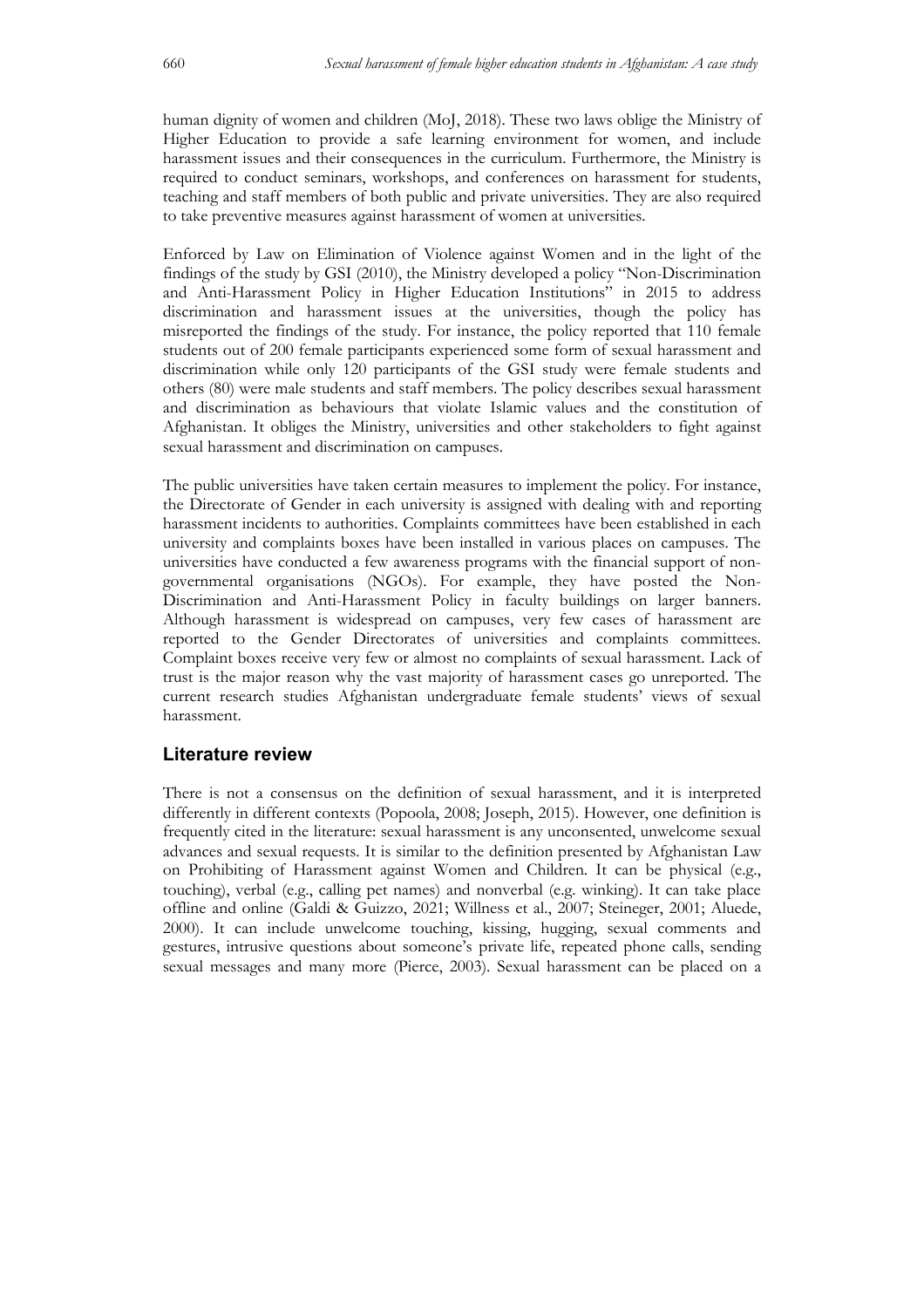continuum that ranges from fairly mild behaviours such as ogling, sexist comments to severe ones, e.g., a direct demand for sexual favours, sexual assault (Popoola, 2008).

Studies have found various perpetrators of sexual harassment. Sivertsen et al. (2019) reported that someone outside the university committed most of harassment incidents followed by fellow students. Wood et al. (2021) and Clodfelter et al. (2010) concluded that the harassers were more likely to be male while Cantor et al. (2015) and Kearney and Gilbert (2012) found that the victims' classmates were more likely to be the perpetrators. Kelly and Parsons (2000) reported that undergraduate or graduate students mostly harassed female undergraduate students while a faculty member harassed most graduate female students. Wood et al. (2021) and Huerta et al. (2006) found that university teaching and staff members harassed female students. Furthermore, various researchers (Hill & Silva, 2005; Clodfelter et al., 2001) showed that harassment took place in a variety of locations, e.g., dorms, classrooms, labs, gym, outside a classroom, lecture halls.

Sexual harassment has various educational, psychological, and social effects on female students (Shi & Zheng, 2021; Glass et al., 2020; Sojo et al., 2016). It leads to loss of trust and concentration in studies (Pina & Gannon, 2012; Hill & Silva, 2005). Jordan et al. (2014) argued that sexual harassment could result in students' disinterest in studies and poor academic performance, which in turn may lead to students withdrawing from the university. It leads female students to feel depressed, lose their self-esteem and confidence and suffer from trauma (Shumba & Matina, 2002). Comer (2013) and Ryckman (2008) reported that experience of sexual harassment could be traumatic for female students and may cause them develop a fear of men. Balick (2004) concluded that sexual harassment made female students feel embarrassed, frightened, isolated, lonely and reserved. According to Quist-Arcton (2003), other students may start gossiping about the victims if their cases become known, which results in their isolation. Consequently, they may abandon their higher education. Muasya (2014) and Mama (2009) found that sexual harassment made it difficult for some female students to have access to residence halls, library and cafeteria and prevented them from moving around on campus. Other studies (e.g., Wasti et al., 2000) found that their participants experienced headaches, sleeping and eating disorders.

Research has shown that female students used various strategies to cope with harassment on campuses, that may be classified into two categories: external and internal. An external approach involves strategies such as confronting the perpetrators and reporting the harassment while an internal approach focuses on managing the victims' emotions (Vohlídalová, 2015). Sigal et al. (2003) classified coping mechanisms into active (direct) and passive (indirect) categories. Active responses involve strategies that confront the perpetrators (e.g., reacting verbally or physically), whereas passive mechanisms include responses that are self-focused (e.g., avoiding eye contact). Vohlídalová (2015) reported that avoiding the perpetrator and silence were common strategies students used to cope with harassment. Popoola (2008) found that female students used a number of strategies such as avoiding and ignoring the perpetrator, confronting the harasser and resorting to prayers to deal with harassment. Numerous researches (e.g., Hill & Silva, 2005; Kelley &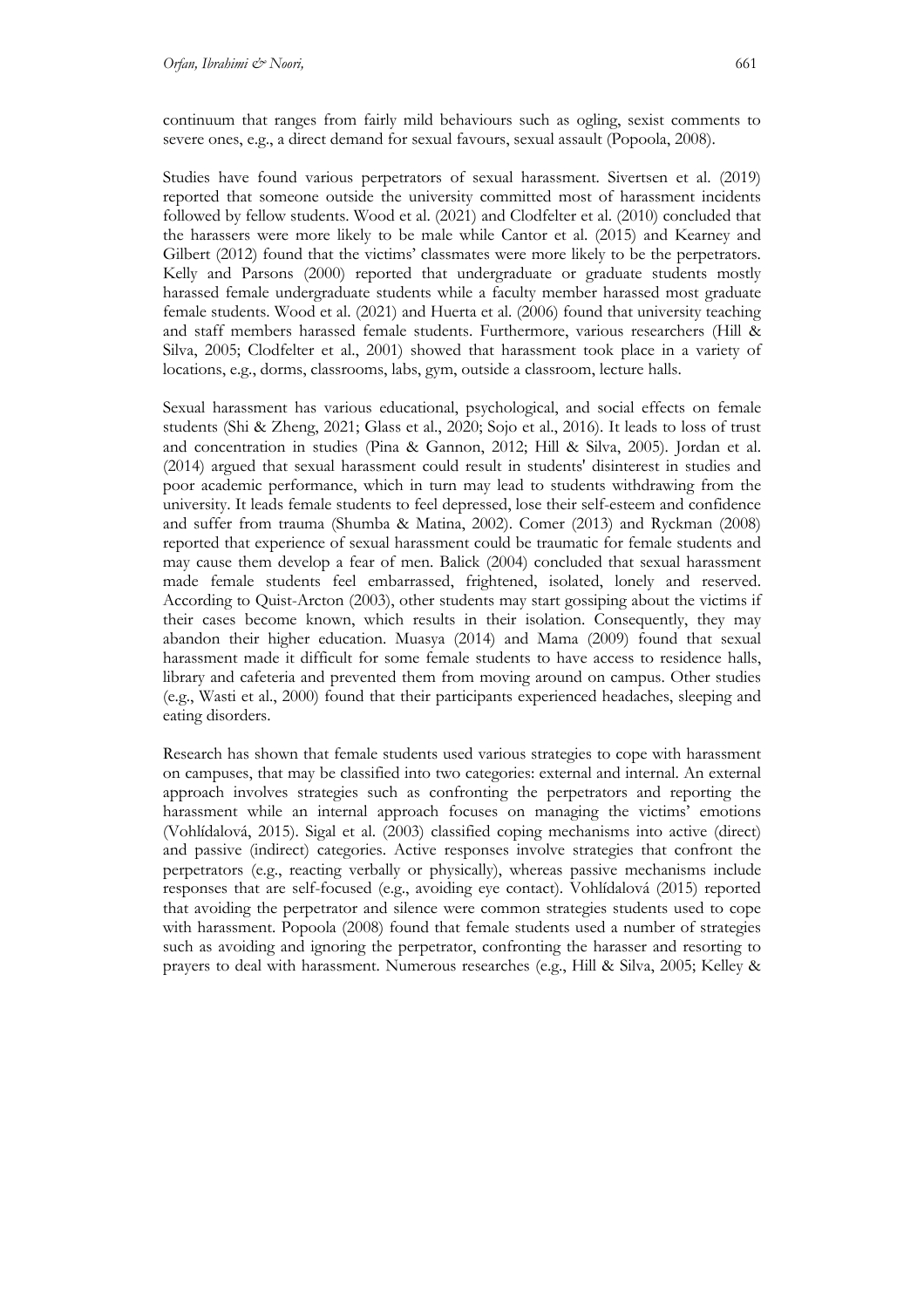Parsons, 2000) have found that a small number of students took a formal action and reported to the university authorities.

Various reasons can account for why the harassed are reluctant to report their victimisation. Lack of trust is the main factor why female students do not report harassment cases and seek support from relevant offices (Akpotor, 2013; GSI, 2010; Lonsway et al., 2008). Some victims do not report their harassment cases as they believe that the authorities do not take any actions against the harassers. Some victims do not report their harassment cases because male students blame them for provocative dressing (Leach, 2013; Cortina & Magley, 2003). GSI (2010) reported that students, in particular females, did not report harassment cases because they believed that universities authorities would blame them. They would be prevented from obtaining their higher education if their family members learned about it, and they feared the consequences of reporting, e.g., the harasser's threat.

A study (GSI, 2010) investigated gender-based violence in three public universities in Afghanistan. It found that gender-based violence was a challenge on university campuses although there was a tendency to deny its existence on campuses. Students and staff members, particularly men, were reported to be the perpetrators of gender-based violence. Orfan (2022) studied students' perspectives about faculty incivility in Afghanistan higher education institutions. His findings revealed that faculty members sometimes harassed students based on their gender. Kakar (2018) reported that sexual harassment was widespread on university campuses. He reported the case of a female student in one of the private universities in Jalalabad, an eastern city in Afghanistan. The female student could not speak to her lecturers because if she did, all male students started ogling her. He also reported that female students did not feel safe on university campuses because their male counterparts regarded them as prostitutes, and attempted to have affairs with them for the fact that they were not at home. The author reported an account of another female student in Jalalabad who had to abandon her higher education due to harassment from one of her lecturers. She recounted that one of her university lecturers managed to find her phone number and called her regularly. The lecturer made immoral and sexual advances and she had to leave university to save her family's honour.

# **Purpose of the study**

The current study investigates undergraduate female students' views of sexual harassment. It addresses the following research questions.

- 1. What behaviours do female students consider harassing and to what extent have they experienced them?
- 2. Who are the frequent sexual harassers and where has harassment frequently taken place?
- 3. What are the effects of harassment on female students?
- 4. What coping strategies have they used to deal with harassment?
- 5. What are the major reasons for not reporting harassment?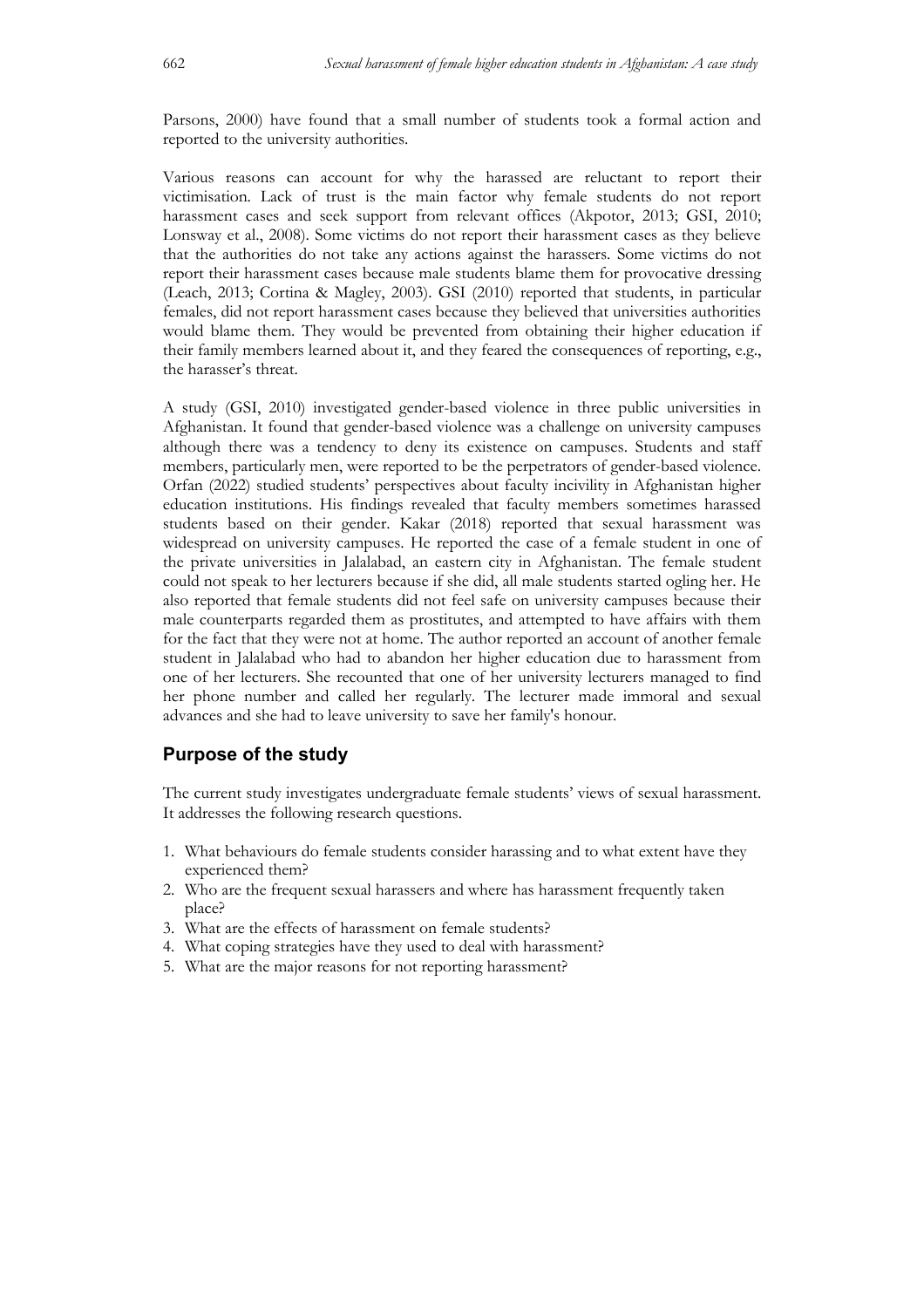6. Is there a significant relationship between students' experience and impact of sexual harassment?

# **Methods**

### **Participants**

Participants in the current research were 317 female students who were majoring in various fields including the engineering, economics, education, language and literature, agriculture, law and political science and Sharia faculties of Takhar University, based in Taloqan, a city in the Northeast of Afghanistan. They were between 18 to 25 years old at the time of the study. Around  $12\%$  (n=38) of the participants were first year students while around 37% (117) were sophomores. Juniors (81) and seniors (81) made up 51% of the participants.

### **Instrument**

The authors conducted focus group discussions (FGD) to identify items for the questionnaire, as Stork and Hartely (2009) considered a focus group a means of developing questionnaire items for a study. Five female students were randomly selected from Takhar University for the FGD which the authors conducted in a prearranged time and place on campus. The participants were required to sign a consent letter that ensured them of their voluntary participation and that their responses would be kept confidential. The authors used these and follow-up questions in the FGD.

- What are the harassing acts?
- Who were you harassed by?
- Where did you get harassed?
- How did harassment affect you?
- What strategies did you use to deal with harassment?
- What were your reasons for not reporting harassment incidents?

One of the authors took notes while the participants were discussing the questions. The authors developed 41 questionnaire items from the output of the FGD. They adapted 34 items from other studies (Sivertsen et al., 2019; Imonikhe et al., 2011; Imonikhe et al., 2012; Steineger, 2001; White, 2000; Wilson, 2000). It is noteworthy that the authors purposely excluded severe forms of sexual harassment (e.g., touching) for their safety since it is a very sensitive issue in Afghanistan.

The questionnaire comprised eight sections. The first part sought the participants' demographic information, i.e., class and gender. The second and third parts each with 20 items elicited the participants' responses about harassing behaviours and their experience of harassment. The fourth and fifth parts each containing 10 items aimed to seek students' views about perpetrators and location of harassment. The sixth and seventh parts with 12 and 13 items elicited responses about effects of harassment and coping strategies. The last section with 10 items sought responses about reasons for not reporting harassment.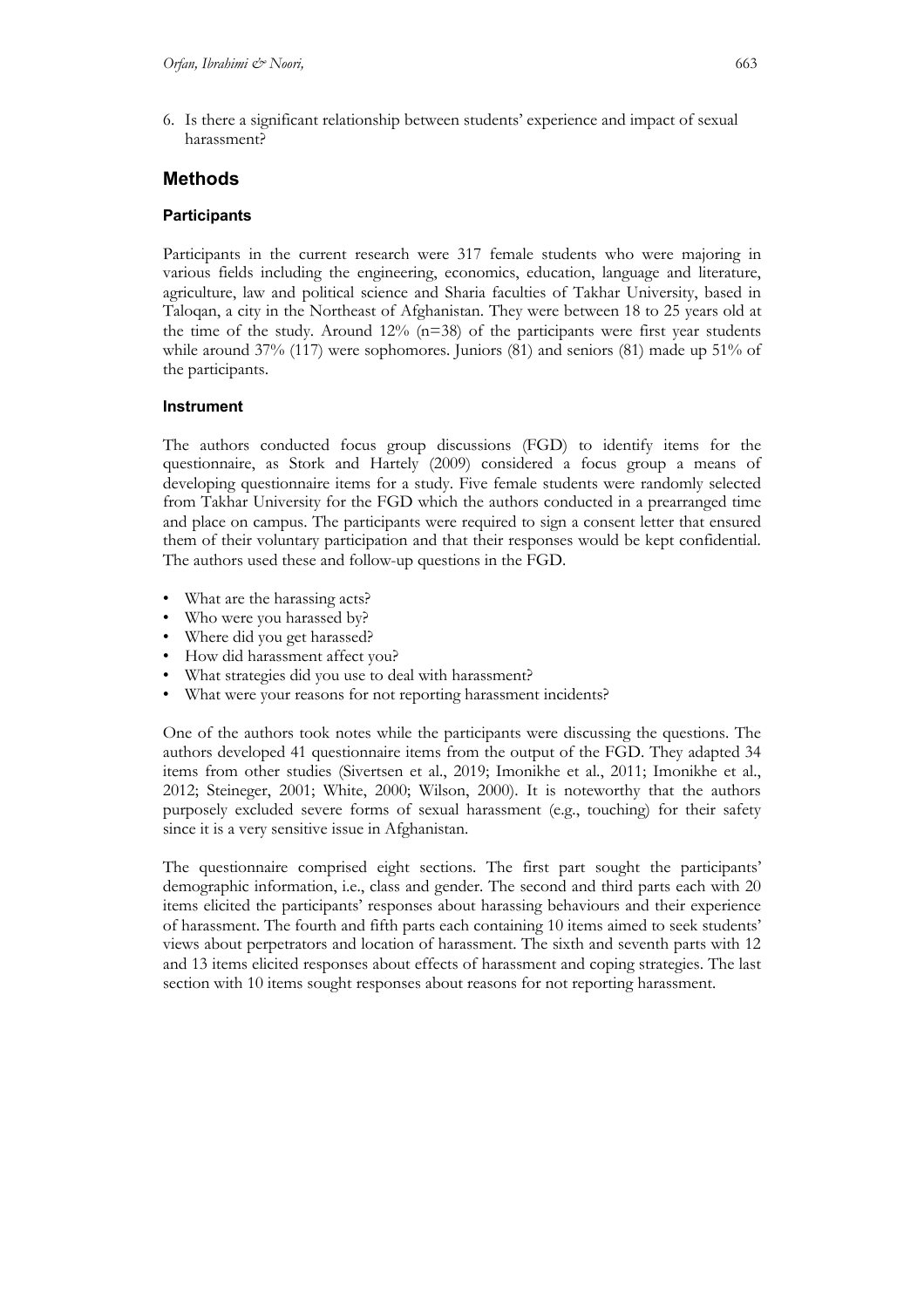#### **Validity and reliability**

The questionnaire was content validated by three experts. The problematic items were identified and revised based on their comments. The questionnaire was translated into Farsi (the lingua franca of Afghanistan) since English is a foreign language in Afghanistan and many cannot speak English (Orfan et al., 2021). The Farsi questionnaire was read by three Farsi editors to ensure its comprehensibility and clarity. A pilot test was carried out to ensure the consistency and reliability of the questionnaire items. The pilot test was administered with 18 randomly selected female students from Takhar University. The authors entered the data in an *Excel* spread sheet, and they were imported to *SPSS version 26.0* for further analysis. They ran the reliability test showing that the value of the Cronbach's alpha was over 0.75 for each category (Table 1). Thus, we concluded the questionnaire items showed higher internal consistency, which were appropriate for the study.

| Category              | Number of <i>items</i> | Cronbach's alpha |
|-----------------------|------------------------|------------------|
| Harassing acts        | 20                     | 0.918            |
| Harassment experience | 20                     | 0.893            |
| Perpetrators          | 10                     | 0.759            |
| Locations             | 10                     | 0.763            |
| Effects               | 12.                    | 0.871            |
| <b>Strategies</b>     | 13                     | 0.753            |

Reasons for not reporting 10 0.879

|  | Table 1: Reliability value of questionnaire items |  |  |  |
|--|---------------------------------------------------|--|--|--|
|  |                                                   |  |  |  |

#### **Procedure**

The authors used simple random sampling technique to choose 350 participants. The population of the research was 1837 female students at the time of the study (MoHE, 2020). They obtained a list of classes of each faculty, wrote their names in small pieces of paper and placed them in a container. After shuffling, they selected four classes from each faculty from which they chose every other female student on the roll sheet. They selected 50 participants from each faculty. Some faculties, e.g., engineering had fewer than 50 students. Therefore, the authors selected more participants from other faculties.

The authors reached out to lecturers who were teaching a course in the selected classes. After explaining the research and its purpose, they agreed to help with the administration of the questionnaire in their classes. The authors showed up to the faculty on a prearranged time. They explained the research and its purpose to the participants in seven sessions and handed them a copy of the questionnaire along with a consent letter. The participants were required to sign a consent letter that aimed to ensure them of the confidentiality of their responses and that their participation was totally voluntary. They were requested to read the instructions for each section and complete it accordingly. The authors encouraged the participants to ask about any vague or ambiguous items in the questionnaire. A total of 21 students from all sessions dropped out of the study, though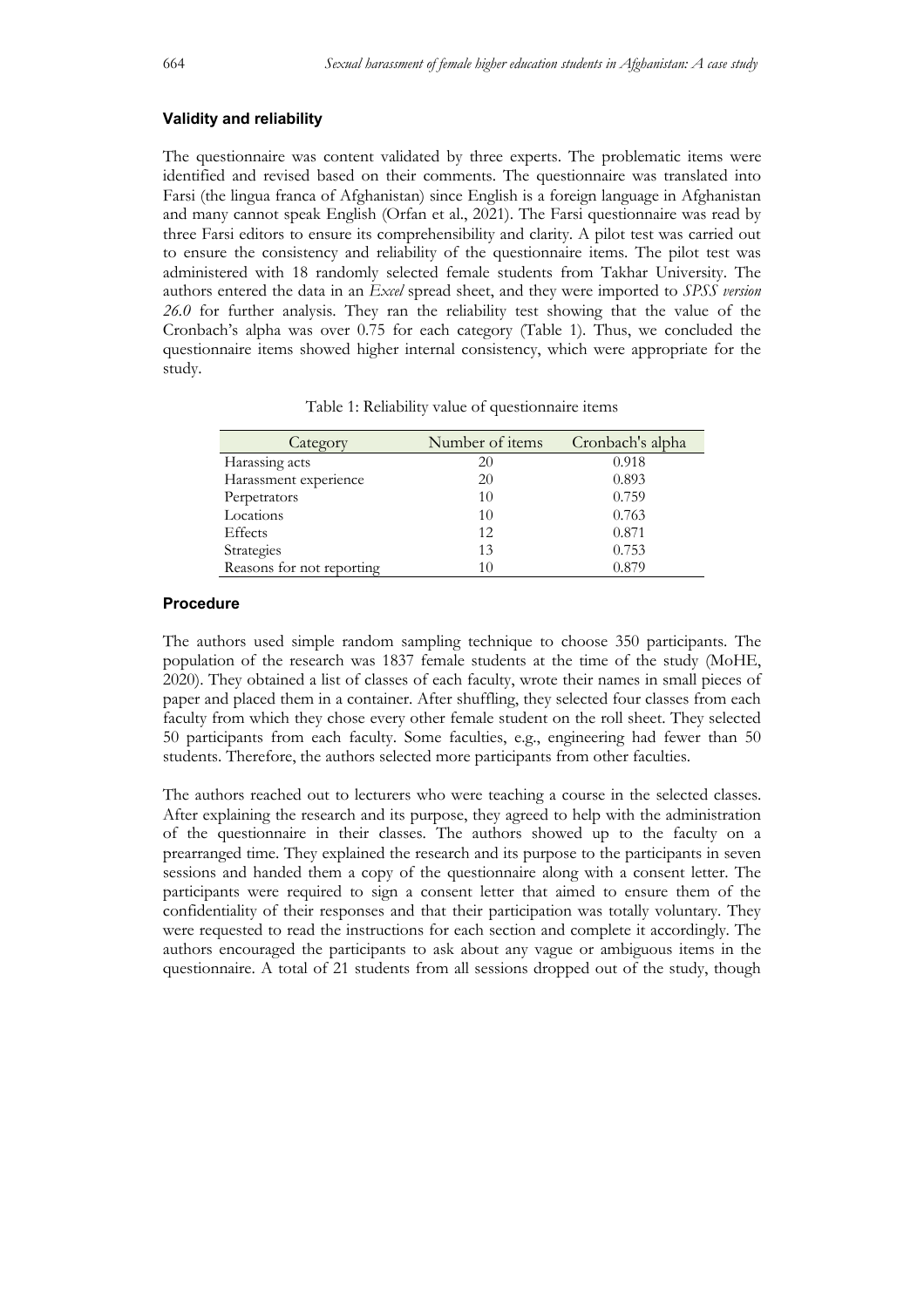the questionnaire did not seek any personal information that could identify them. The data were collected from 12 to 26 May 2021. Since the fall of the country to the Taliban 2.0 in August 2021, the University has been open for some administrative activities (including revising this manuscript, 22 February 2022), though all learning and teaching activities were shut down at the time. The Taliban Ministry of Higher Education has announced that the University would resume its learning and teaching activities in March 2022. They have been stubborn about segregating female and male classes at the universities, which requires more budget, resources and facilities. In some instances, university female students have not been allowed to speak to their male professors face to face, and a chaperone is required when female students want to talk to their male professors in person. Similar to Taliban 1.0, they have continued to restrict women's social life since their rise to power in August 2021. Among many restrictions, they have stripped of teenage girls from going to secondary schools, required women to cover from head to toe in public and fired or suspended all women from civil service positions except those that cannot be replaced with men (e.g., midwife).

# **Analysis**

After data collection, the questionnaires were thoroughly examined to ensure that they were completed appropriately. The researchers removed 12 questionnaires from the analysis as they were inappropriately completed. They numerically coded the data in an *Excel* spread sheet and imported them to *SPSS version 26.0* for further analysis. They used descriptive statistics to determine the frequency, percentage, mean and standard deviation of the data. They also utilised regression analysis to explore for significant relationship between students' experience of sexual harassment and its effects on students.

# **Results**

### **Harassing acts and female students' experience of harassment**

The authors used descriptive statistics to answer the first research question "What behaviours do female students consider harassing and to what extent have they experienced them?" As Table 2 shows, female students rated 20 acts harassing to a various extent. Eight acts (i.e., physical contact, blocking, winking, calling a pet name, following, getting attention or phone number, following, whistling, inappropriate advances online) received a mean score of over 2.50, which indicates that students considered them very harassing. 12 other items received a mean score of between 2.41 and 2.07, which means that students rated these acts harassing. In addition, students experienced these harassing acts to varying degree. Four acts such as unwanted phone calls, unwanted talking, excessive staring and smiling and talking in a discomforting manner received a mean score of over 2.10, which indicates that female students frequently experienced these harassing acts. Moreover, 16 other items received a mean score of between 1.78 and 1.34, which means that female students sometimes experienced these behaviours.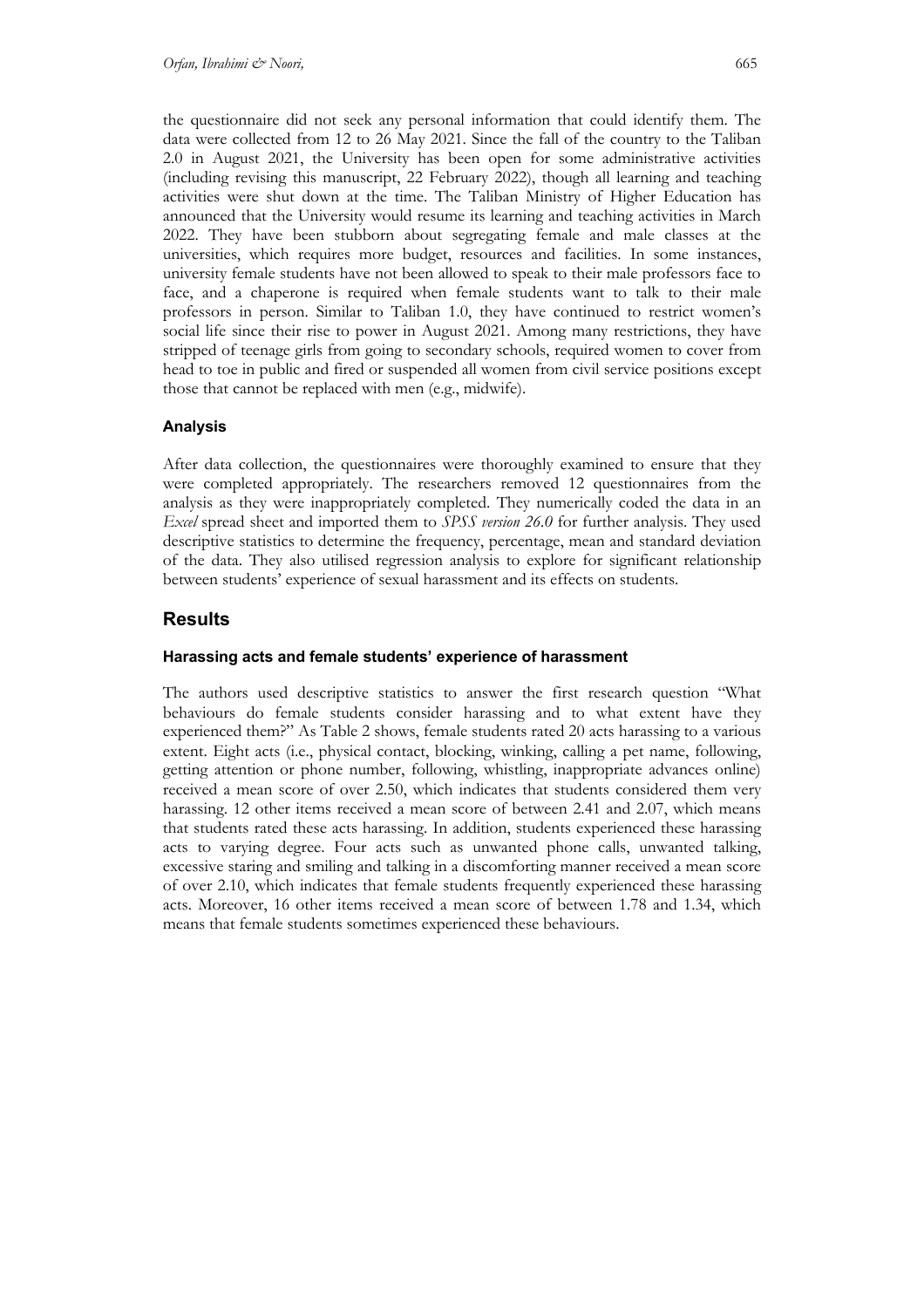|                | No<br>Items                                                                                   |      | Harassing acts | Experience |       |
|----------------|-----------------------------------------------------------------------------------------------|------|----------------|------------|-------|
|                |                                                                                               |      | SD             | Mean       | SD    |
| $\mathbf{1}$   | Excessive staring                                                                             | 2.27 | 0.680          | 2.17       | 0.664 |
| $\overline{c}$ | Comments and jokes                                                                            | 2.10 | 0.713          | 1.65       | 0.647 |
| 3              | Intrusive questions about my private life                                                     | 2.27 | 0.749          | 1.60       | 0.675 |
| $\overline{4}$ | Questions about when I would get married                                                      | 2.26 | 0.806          | 1.78       | 0.817 |
| 5              | Unwelcome talking                                                                             | 2.07 | 0.706          | 2.22       | 0.646 |
| 6              | Repeated or inappropriate advances on email, social<br>networking sites or Internet chatrooms | 2.47 | 0.731          | 1.70       | 0.776 |
| 7              | Smiling or talking to you in a way that is<br>uncomfortable                                   | 2.46 | 0.658          | 2.11       | 0.755 |
| 8              | Whistling at you                                                                              | 2.59 | 0.653          | 1.67       | 0.756 |
| 9              | Calling you a pet name, e.g., sweetie, honey                                                  | 2.67 | 0.656          | 1.50       | 0.714 |
| 10             | Trying to get your attention or get your phone number                                         | 2.64 | 0.614          | 1.72       | 0.729 |
| 11             | Making a comment about your appearance                                                        | 2.36 | 0.731          | 1.64       | 0.681 |
| 12             | Following you                                                                                 | 2.66 | 0.610          | 1.67       | 0.729 |
| 13             | Intentionally blocking your path                                                              | 2.71 | 0.614          | 1.48       | 0.692 |
| 14             | A girl talking to me about marriage on behalf of<br>another person (man)                      | 2.21 | 0.746          | 1.41       | 0.643 |
| 15             | Inappropriate physical contact                                                                | 2.75 | 0.604          | 1.34       | 0.653 |
| 16             | Winking                                                                                       | 2.69 | 0.625          | 1.55       | 0.690 |
| 17             | Unwanted phone calls                                                                          | 2.27 | 0.718          | 2.23       | 0.896 |
| 18             | Unwanted text messages                                                                        | 2.31 | 0.741          | 1.74       | 0.694 |
| 19             | Unwanted letters                                                                              | 2.40 | 0.755          | 1.44       | 0.680 |
| 20             | Unwanted email                                                                                | 2.31 | 0.753          | 1.47       | 0.705 |

Table 2: Students' views of harassing acts and their experiences of harassment ( $N = 317$ )

Harassing behaviours on a three-point Likert-style scale: Not harassing=1; Harassing=2; Very harassing=3.

Experience of harassment on a three-point Likert-style scale: Never=1; Sometimes=2; Frequently=3)

#### **Perpetrators and locations of harassment**

Descriptive analysis was used to examine the second research question "Who are the frequent sexual harassers and where has harassment frequently taken place?" As Table 3 shows, various individuals harassed female students to varying degree. A stranger, taxi driver and students other than classmates received a mean score of over 2.10, which indicates that they were the most frequent harassers. The mean score for other individuals (i.e., classmates, university's staff, and cafeteria workers) is between 1.44 and 1.17, which indicates that they sometimes harassed female students. Librarians, University guards and lecturers with a mean score of less than 1.2 are reported to be the least frequent harassers. Furthermore, the results of descriptive analysis show that female students experienced harassment in various locations. Online platforms, corridors, on the way to and from university and university walkways received a means score of over 2.10 (Table 3), which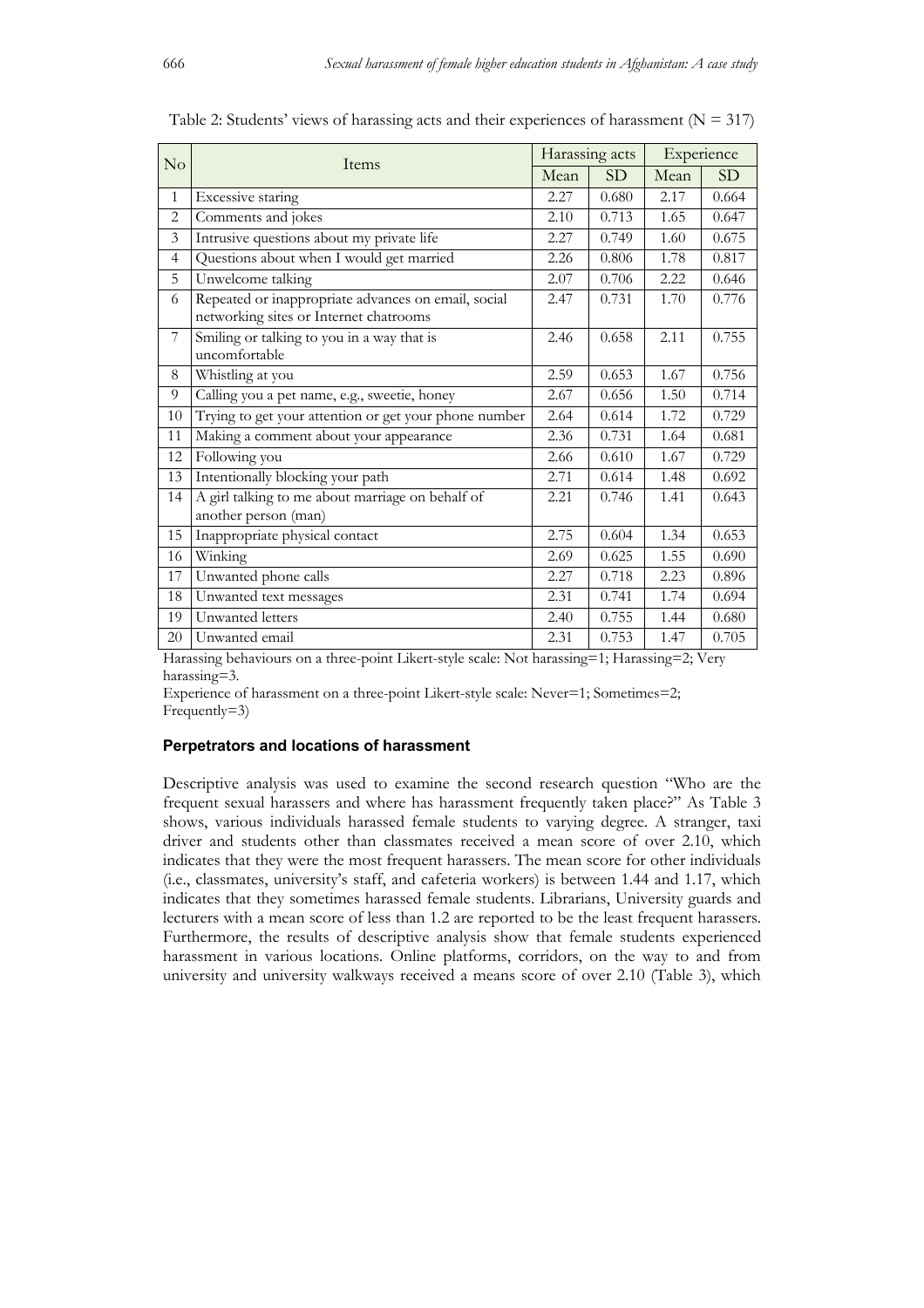indicates that female students frequently experienced harassment in these places. Moreover, other locations (i.e., classrooms, lounge, dorm, library, cafeteria and offices) received a mean score of less than 1.40, which means that female students sometimes experienced harassment in these places.

|                | Perpetrators             |      | Locations      |                                       |      |  |  |
|----------------|--------------------------|------|----------------|---------------------------------------|------|--|--|
| No             | Items                    | Mean | No             | Items                                 |      |  |  |
| $\overline{1}$ | A stranger/no one I knew | 2.23 | 1              | Online platforms (e.g., social media) | 2.29 |  |  |
| $\overline{2}$ | Taxi driver              | 2.19 | 2              | Corridors                             | 2.22 |  |  |
| 3              | A student other than my  | 2.16 | 3              | On the way to and from university     | 2.19 |  |  |
|                | classmates               |      |                |                                       |      |  |  |
| $\overline{4}$ | My classmates            | 1.44 | $\overline{4}$ | University walkways                   | 2.13 |  |  |
| 5              | University's staff       | 1.40 | 5.             | Classrooms                            | 1.36 |  |  |
| 6              | Cafeteria workers        | 1.24 | 6              | Lounge                                | 1.27 |  |  |
| 7              | Faculty's staff          | 1.17 | 7              | University residence (dorm)           | 1.19 |  |  |
| 8              | Librarians               | 1.10 | 8              | University Libraries                  | 1.19 |  |  |
| 9              | University guards        | 1.10 | 9              | Cafeteria                             | 1.18 |  |  |
| 10             | My lecturers             | 1.09 | 10             | University offices                    | 1.16 |  |  |

Table 3: Students' view of perpetrators and location of harassment ( $N = 317$ )

Perpetrators and locations of harassment on a three-point Likert style scale: Never = 1; Sometimes = 2; Frequently =  $3$ 

#### **Effects of harassment**

The authors used descriptive analysis to answer the third research question "What are the effects of harassment on female students?" As Table 4 shows, harassment had various effects on female students.

| Table 4: Female students' views of effects of harassment ( $N = 317$ ) |  |
|------------------------------------------------------------------------|--|
|------------------------------------------------------------------------|--|

| $\overline{N}_{O}$ | Items                                              | Mean | $% A$ and<br><i>SA</i> |
|--------------------|----------------------------------------------------|------|------------------------|
| $\mathbf{1}$       | I had an indignant feeling towards men             | 2.95 | 66.6                   |
| $\mathfrak{D}$     | I felt anxious                                     | 2.81 | 59.9                   |
| 3                  | I felt depressed                                   | 2.77 | 59.6                   |
| $\overline{4}$     | I found it hard to study or pay attention in class | 2.64 | 55.5                   |
| 5                  | I did not go to university when I was alone        | 2.62 | 53.6                   |
| 6                  | I lost my motivation to study                      | 2.59 | 53.0                   |
| 7                  | I had trouble sleeping                             | 2.03 | 30.9                   |
| 8                  | I felt lonely                                      | 2.01 | 30.0                   |
| $\Omega$           | I did not actively participate as much in class    | 1.98 | 27.8                   |
| 10                 | I stopped attending a particular activity          | 1.88 | 24.7                   |
| 11                 | I lost my appetite/not interested in eating        | 1.93 | 23.7                   |
| 12                 | I lost my self-confidence                          | 1.81 | 21.8                   |

Effects of harassment on a four-point Likert style scale: Strongly agree  $(SA) = 1$ ;

Agree (A) = 2; Disagree = 3; Strongly disagree = 4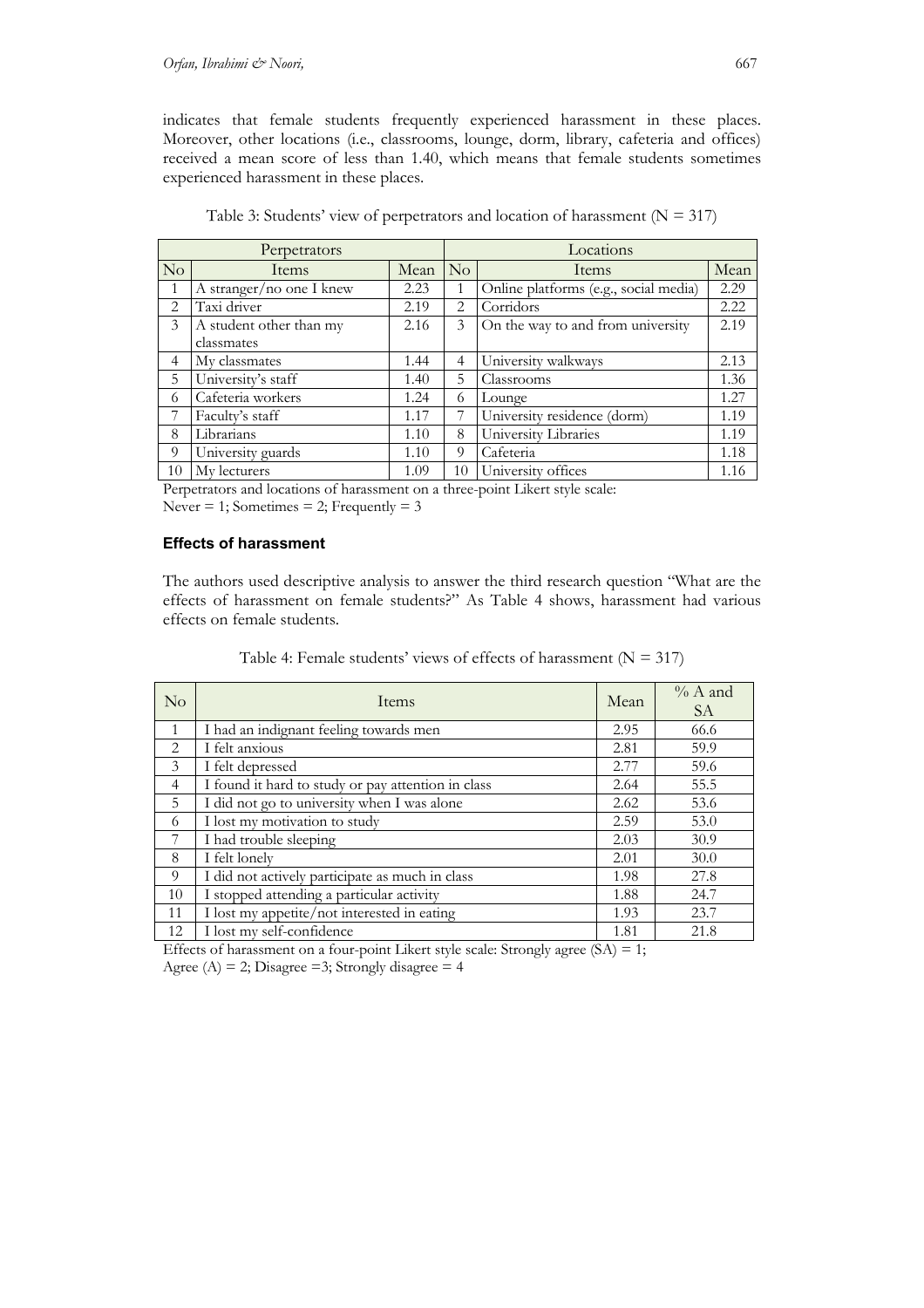Around 67% stated that they felt indignant towards men. Almost 60% expressed that they felt anxious and depressed. Over 50% also reported that they lost concentration and motivation for study, and they did not go to university when they were alone. Over 27% stated that they had trouble sleeping, felt lonely and did not actively participate in the class. However, fewer than 25% stated that they did not attend a particular activity, lost their appetite and self-confidence.

### **Coping strategies**

The authors used descriptive statistics to address the fourth research question "What strategies have they used to cope with harassment?" As Table 5 shows, the participants made use of a wide number of strategies. Over 68% of the participants avoided eye contact, intentionally wore dresses they thought they were less attractive and avoided being alone. Over 50% reported that they constantly assessed their surroundings, changed group of friends and ignored harassment. Furthermore, around 48% and 36% stated that they stayed away from particular places and escaped from place where harassment took place. Less than 30% reported that they expressed anger by facial gestures, requested help from others, reported to the university's gender directorate and responded verbally and physically.

| No                            | Items                                                             | Mean | % of O and F |
|-------------------------------|-------------------------------------------------------------------|------|--------------|
| 1                             | I avoid eye contact                                               | 3.26 | 75.7         |
| $\mathfrak{D}_{\mathfrak{p}}$ | I Intentionally wear clothes I think will attract less attention  | 3.17 | 72.6         |
| 3                             | I avoid being a alone                                             | 3.16 | 68.8         |
| 4                             | I constantly assess my surroundings                               | 2.86 | 60.3         |
| 5                             | I change my group of friends                                      | 2.70 | 53.0         |
| 6                             | I ignore the harassment                                           | 2.72 | 51.0         |
| 7                             | I stay away from particular places on campus                      | 2.48 | 47.6         |
| 8                             | I escape from the place where harassment happens                  | 2.14 | 36.0         |
| 9                             | I express anger and distress by using facial expressions          | 2.09 | 28.3         |
| 10                            | I respond verbally                                                | 2.04 | 27.0         |
| 11                            | I report to university's gender directorate                       | 1.93 | 23.0         |
| 12                            | I request for help from others (university guards, or bystanders) | 1.86 | 21.8         |
| 13                            | I respond physically                                              | 1.37 | 9.8          |

Table 5: Female students' use of strategies to deal with harassment  $(N = 317)$ 

Coping strategies on a four-point Likert style scale: Never  $= 1$ ; Sometimes  $= 2$ ; Often  $= 3$ ; Frequently  $= 4$ 

#### **Reasons for not reporting harassment**

Descriptive statistics were used to answer the fifth research question "What are the major reasons for not reporting harassment?" As Table 6 demonstrates, victims did not report harassment incidents for various reasons. Around 73% did not report harassment incidents because they did not want to get into trouble. Over 60% believed that they did not know who to seek support from at the university, they would not be believed, too hard to prove the case and the reporting would not be kept confidential. Around 56% did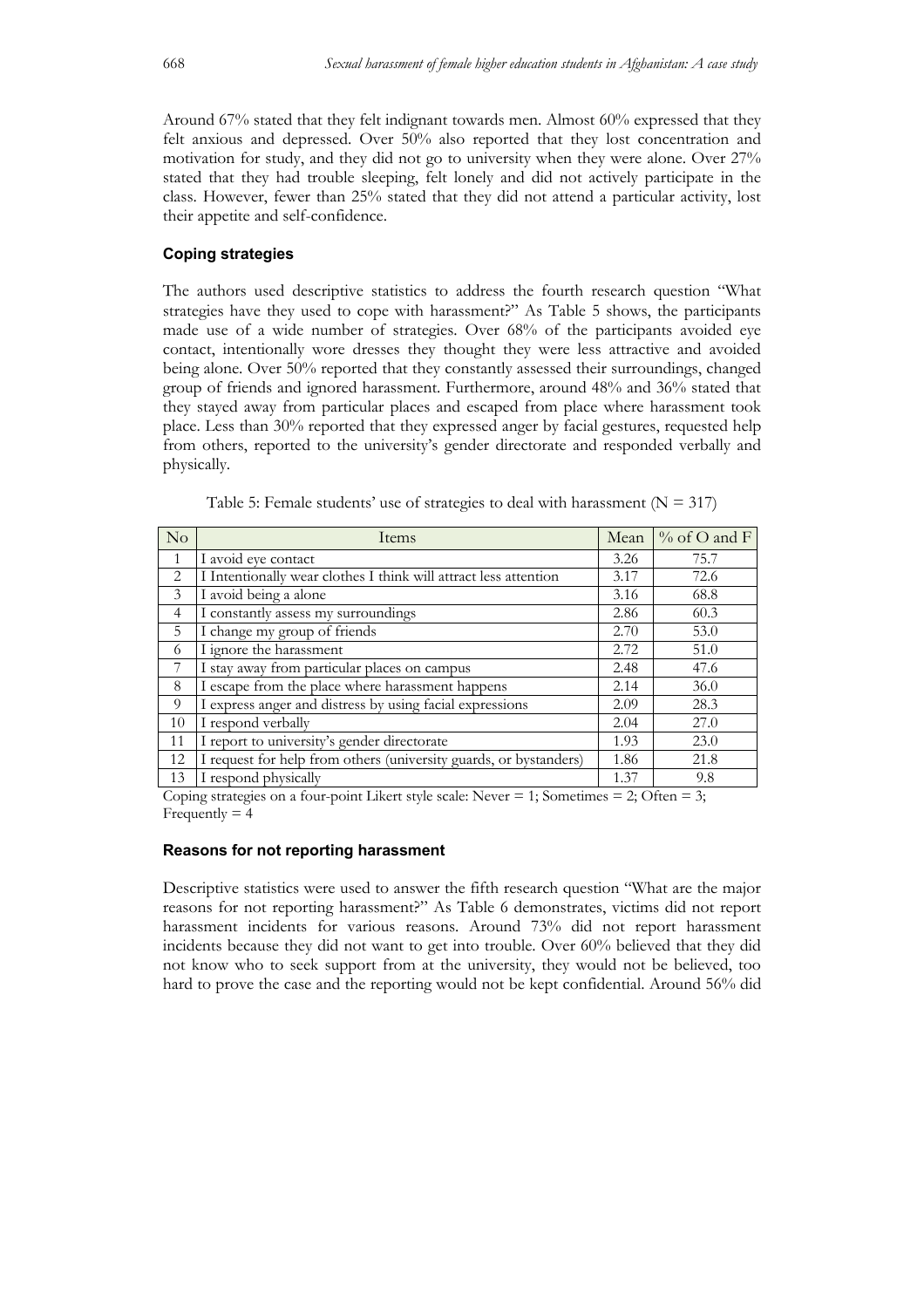not report harassment cases since they were too scared and that they did not think there was an office on campus to support the victims. Moreover, around 50% did not believe that support was provided for victims of harassment on campus and that there was not a policy in place to address harassment. Almost 48% stated that harassment was widespread where they lived.

| No             | Items                                                             | Mean | $% A$ and SA |
|----------------|-------------------------------------------------------------------|------|--------------|
|                | I did not want to get into trouble                                | 2.86 | 72.9         |
| 2              | I didn't know who could provide me with support at the university | 2.68 | 65           |
| 3              | I was worried I might not be believed                             | 2.66 | 64.4         |
| $\overline{4}$ | I thought it would be too hard to prove                           | 2.60 | 61.5         |
| 5              | I didn't think the incident would be kept confidential            | 2.60 | 60.6         |
| 6              | I was too scared to report it                                     | 2.53 | 55.8         |
| 7              | There is not an office on campus to provide support for those     | 2.57 | 55.6         |
|                | being harassed                                                    |      |              |
| 8              | No support is provided for those who experience harassment on     | 2.46 | 49.8         |
|                | campus                                                            |      |              |
| 9              | The university did not have any policy with regard to harassment  | 2.41 | 49.7         |
| 10             | Harassment is common where I live Women experience these          | 2.35 | 47.9         |
|                | incidents all the time                                            |      |              |

| Table 6: Students' views of reasons for not reporting harassment ( $N = 317$ ) |  |  |
|--------------------------------------------------------------------------------|--|--|
|                                                                                |  |  |

Reasons for not reporting harassment on a four-point Likert style Scale: Strongly agree = 1; Agree  $= 2$ ; Disagree  $= 3$ ; Strongly disagree  $= 4$ 

### **Relationship between students' experience and impact of sexual harassment**

The authors conducted regression analysis to answer the sixth research questions "Is there a significant relationship between students' experience and impact of sexual harassment?" As Table 7 shows, the results revealed that the p-value (0.000) is less than the alpha level (0.05), which indicates significance. Thus, it is concluded that students' experience and impact of sexual harassment are significantly related.

### Table 7: Regression analysis

| Model      | Sum of squares | αı  | Mean square |        | Sig. |
|------------|----------------|-----|-------------|--------|------|
| Regression | 5.408          |     | 5.408       | 14.418 | .000 |
| Residual   | 118.154        | 315 | 0.375       |        |      |
| Total      | 123.562        | 316 |             |        |      |

a. Dependent Variable: Impact of sexual harassment

b. Predictors: (Constant), Students' experience of sexual harassment

# **Discussion**

The results of the study showed that female students rated 20 behaviours harassing to varying degrees. They considered eight behaviours very harassing (e.g., physical contact, blocking, winking, calling a pet name, following, getting attention or phone number). They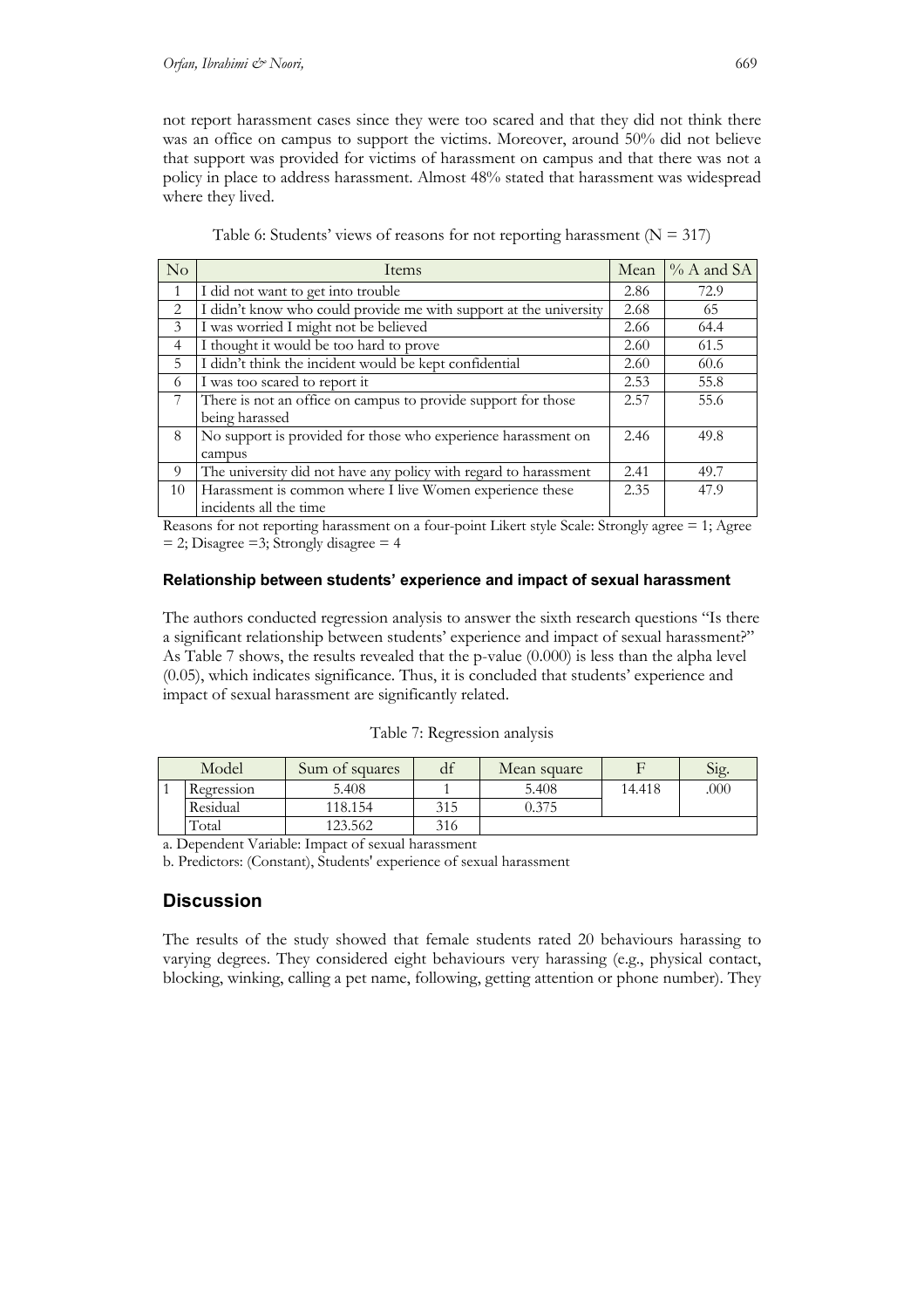experienced these behaviours to various extents. They frequently experienced less severe forms of harassment (e.g., unwanted phone calls, unwanted talking, excessive staring and smiling and talking in an uncomfortable way). However, they sometimes experienced more severe forms of harassment (e.g., inappropriate physical contact, intentionally blocking their way). It can be accounted for by the fact that the victims do not take less severe forms of harassment seriously and do not confront the perpetrators. Furthermore, many female students especially first-year students do not know what to do or where to seek support when they are harassed. Consequently, the harassers go unpunished and get more courage to harass female students in the future. On the other hand, female students may confront the perpetrators when they experience more severe forms of harassment, e.g., touching. It is on a par with the findings of the studies by Farahat et al. (2017) and Suhaila and Rampal (2012), who reported that most of their participants frequently experienced less severe forms of harassment while a small number of them experienced more severe forms of harassment.

The findings showed that various individuals harassed female students to varying degrees. They believed that a stranger (someone they did not know), taxi drivers and students other than their classmates were the most frequent perpetrators. The authors believe the victims may not have confronted these perpetrators since they did not know them, and they were afraid that they would seek more retaliation against the victims compared to the harassers they knew, e.g., their classmates. Furthermore, these perpetrators are transient and constantly moving around, which makes it almost impossible for the victims to identify them if they want to file a complaint against them. This accords with the finding by Sivertsen et al. (2019) that most of the harassment incidents were committed by someone outside the university.

Female students were sometimes harassed by their classmates, administrative staff and cafeteria workers. Librarians, guards and lecturers were believed to be the least frequent harassers. It can be explained by the fact that these individuals usually work in the same place and if they try to harass a female student, they can be easily identified if the victim files a complaint against them. The finding is consistent with that of the study by Wood et al. (2021) who reported that female students were harassed less frequently by faculty and administrative staff. However, it contradicts the findings of the studies by Hill and Silva (2005) and Huerta et al. (2006), who reported that lecturers were one of the most common harassers. Furthermore, female students experienced harassment in various locations, and they frequently experienced harassment in online platforms, corridors, university walkways and on the way to and from university. They sometimes experienced harassment in other locations, e.g., classrooms, lounge, which aligns with the findings by Clodfelter et al. (2001).

Female students reported that harassment had a number of effects on them. Harassment made them feel anxious and depressed, develop indignation towards men, lose their concentration and motivation to study and escaped classes when they were alone. Some female students reported that they had trouble sleeping, lost self-confidence, appetite, felt lonely and did not actively participate in the class. The authors believe that many female students particularly first-years and those coming from rural areas have barely interacted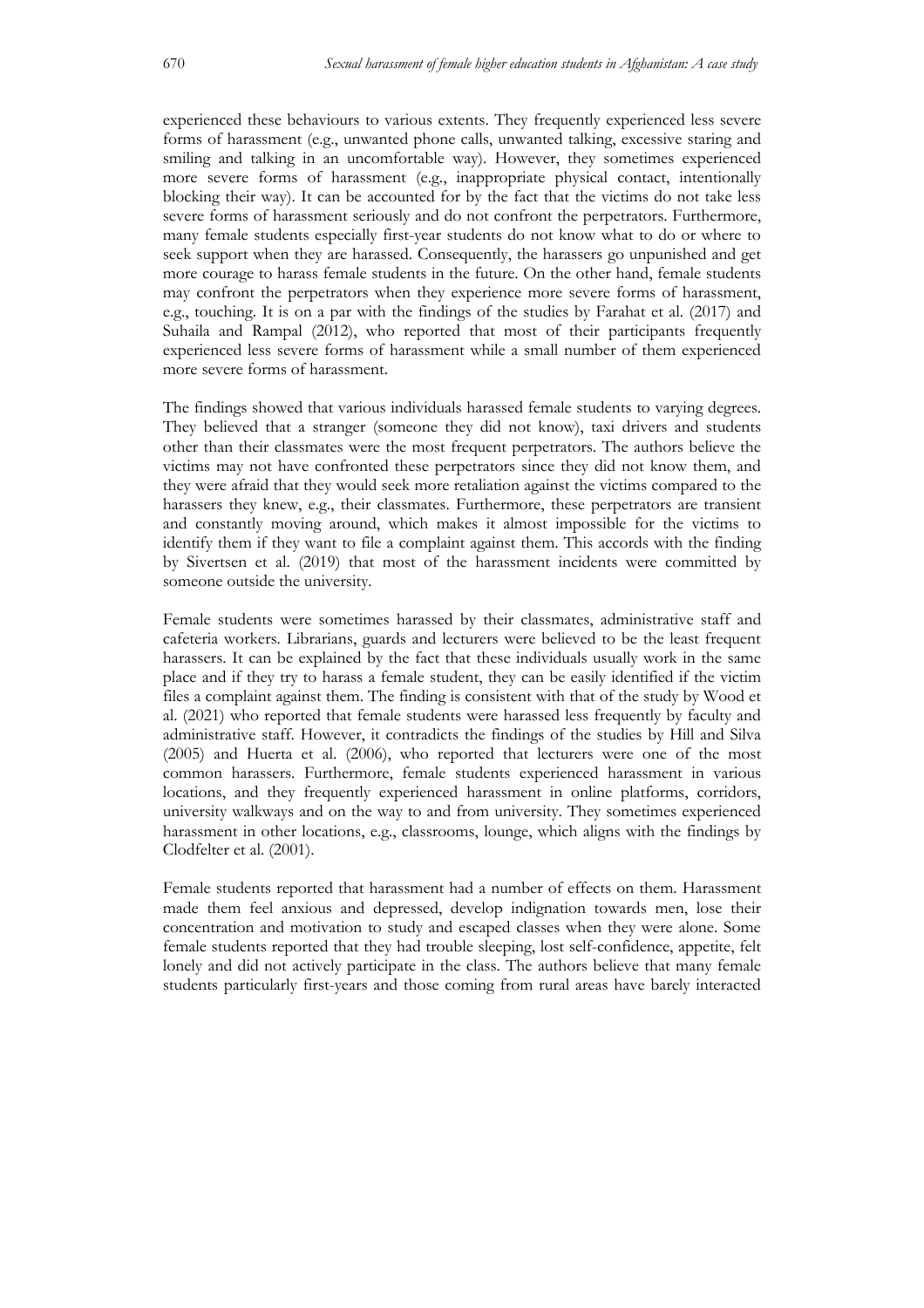with their male counterparts before their admission to the university, because interaction between girls and boys is considered taboo in Afghanistan, especially in remote areas. Therefore, they lack the basic skills to deal with the harassment and the harassers. Consequently, they end up being significantly impacted, even by less severe forms of harassment. It is in line with the findings by Farahat et al. (2017), Imonikhe et al. (2011), Imonikhe et al. (2012), and Huerta et al. (2006), who reported that their participants felt uncomfortable, anxious, sad, sleeping disturbance and wanting to cry as a result of experiencing sexual harassment.

Female students used a number of coping strategies. The majority of victims used passive and self-focused responses (i.e., avoiding eye contact, intentionally wearing dresses considered not to attract the harassers and avoiding being alone). The authors believe that the victims preferred indirect strategies since they did not want to make a scene of the event that may deteriorate the situation and put them at increased risk. Furthermore, they did not want anyone to know about the incident because most of the time individuals start blaming women for the incidents rather than the perpetrators. It is in line with the studies by Gaba (2010), Bonnie (2009) and Sigal et al. (2003), who reported that the victims prevented direct responses because they feared retaliation by the perpetrators. It also corroborates the findings by Vohlídalová (2015) and Popoola (2008) who reported that female students frequently used passive mechanisms to handle harassment. A small number of female students used strategies that would confront the perpetrators (e.g., verbally responding to the perpetrators). Similarly, a small fraction of the victims attempted to seek support from by-standers and take formal actions against the perpetrators. It supports the findings of the studies by Hill and Silva (2005) and Kelley and Parsons (2000).

The findings also showed that getting into further trouble, no support on campus, not being believed, proving and confidentiality issues were the major reasons why the victims did not report harassment cases. These findings support those by Vohlídalová (2015) and Bonnie (2009) who found the victims did not report their harassment experiences because they thought reporting could lead to further problems, such as retaliation, not being believed, and being blamed. It can be accounted for by the fact that there is not a specific office on Afghanistan public university campuses to handle harassment cases and provide the victims with the necessary support. There is a gender directorate in each public university with very few employees that deals with gender issues, e.g., gender inequality and discrimination. More recently it is assigned with handling harassment. Furthermore, female students do not report harassment incidents because talking about sexual harassment is considered a taboo especially when the listener is a stranger, e.g., director of gender office. Furthermore, there is not a system or mechanism in place to ensure the victims' confidentiality; therefore, female students do not report harassment.

Around half of the participants believed that there was not a policy to address harassment on campus. This is in line with the study by Bonnie (2009) who argued that victims of harassment were unfamiliar with university policies on harassment. There is a policy issued by the Ministry of Higher Education, which obliges every public university to address harassment on campuses. However, the universities have failed to educate faculty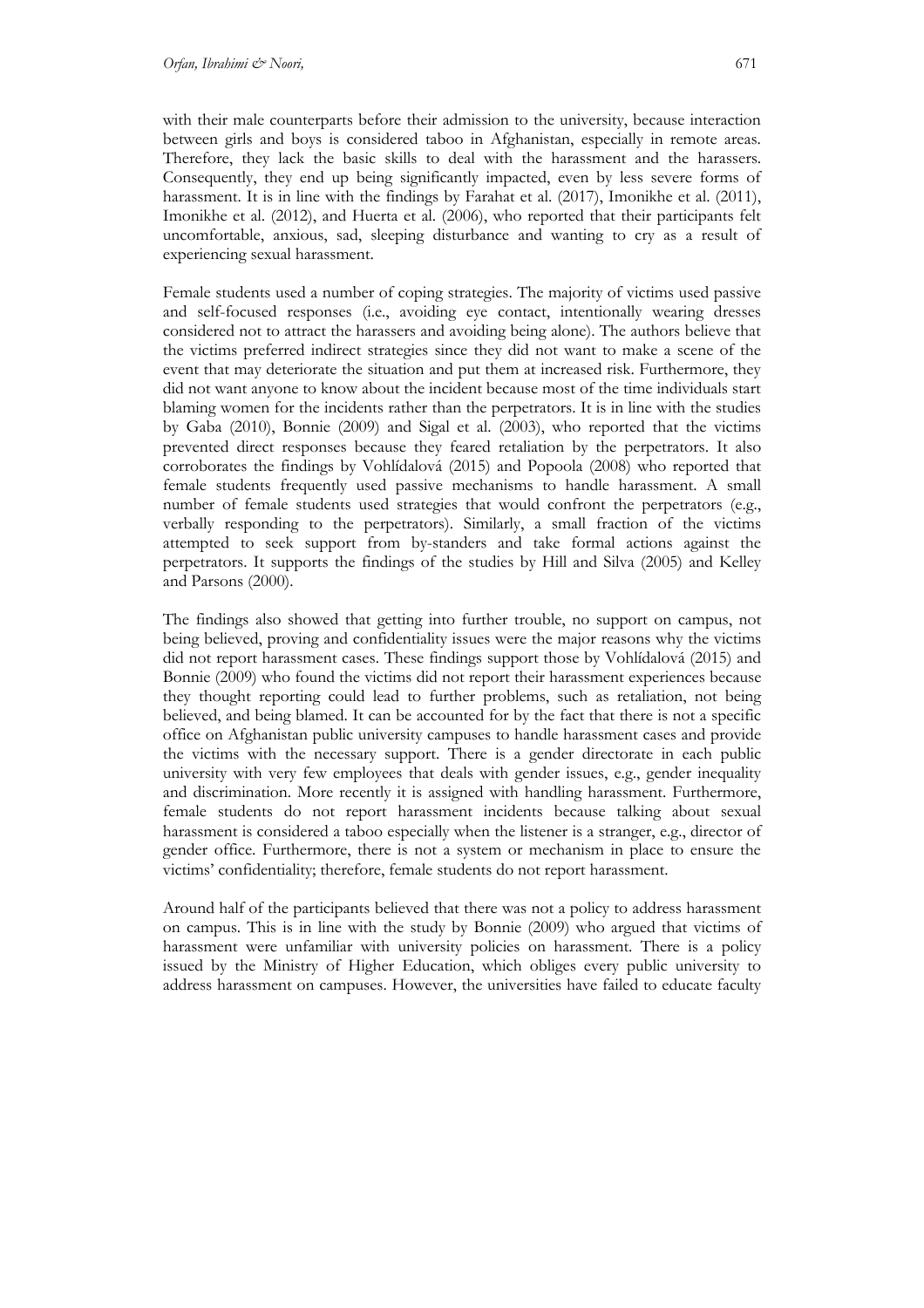members, students and other stakeholders about the policy. The authors of the current study did not notice the policy until they initiated the research. Moreover, the victims did not report harassment incidents because harassment was very widespread where they were living; and therefore, they did not take harassment incidents on campus seriously. It is explained by the fact that harassment of girls and women is very common in Afghanistan. Women and girls experience harassment on a daily basis when they leave home. Thus, female students do not take it very seriously when they experience it on campus. In addition, the results showed that there is a significant relationship between students' experience of sexual harassment and its impacts on students.

# **Conclusion**

The current study revealed that various individuals harassed female students to varying degrees in different locations on campus. Female students made use of a number of strategies to handle harassment, and as most of them were passive and self-focused, they did not report their harassment experiences for various reasons. This study recommends the Ministry of Higher Education to revisit the policy on sexual harassment and prescribe sanctions against perpetrators in order to reduce the occurrence of harassment on campuses. Universities should raise awareness about sexual harassment and its negative effects on the victims in particular and society in general through conducting workshops for faculty members, students, administrative staff and those involved. Student unions should be encouraged and supported to run campaigns against sexual harassment on campuses periodically. The universities should also facilitate the establishment of support groups on their campuses, which may encourage victims of sexual harassment to safely tell their stories and seek support.

The major limitation is that hopes for a research-informed, equitable and professional approach to sexual harassment on campus may be fading, and follow up actions and further research may be impossible. It remains to be seen whether the Taliban's application of a tribal and restrictive interpretation of Sharia law in education will advantage, or disadvantage, women who are victimised on campus. Nevertheless, the authors hope that their findings will provide a baseline or benchmark that recognises the need "to listen to the voices of women" for their safety, the authors intentionally excluded severe forms of sexual harassment (e.g., touching, hugging) because sexual harassment is a sensitive topic in Afghanistan. Future studies (if possible) should take these into considerations.

# **References**

- Akpotor, J. (2013). Sexism and sexual harassment in tertiary institutions. *Gender and Behaviour*, 11(1), 5237-5243. https://www.ajol.info/index.php/gab/article/view/89805
- Aluede, O. O. (2000). Sexual harassment of women employees in a Nigerian university: Implications for counsellors. *Guidance & Counselling*, 15(2), 27-32.
- *Ariana News* (2020). Afghanistan worst place in the world for women and children: UN. *Ariana News*, Kabul, 4 September. [verified 24 May 2022] https://ariananews.af/Afghanistanworst-place-in-the-world-for-women-and-children-un/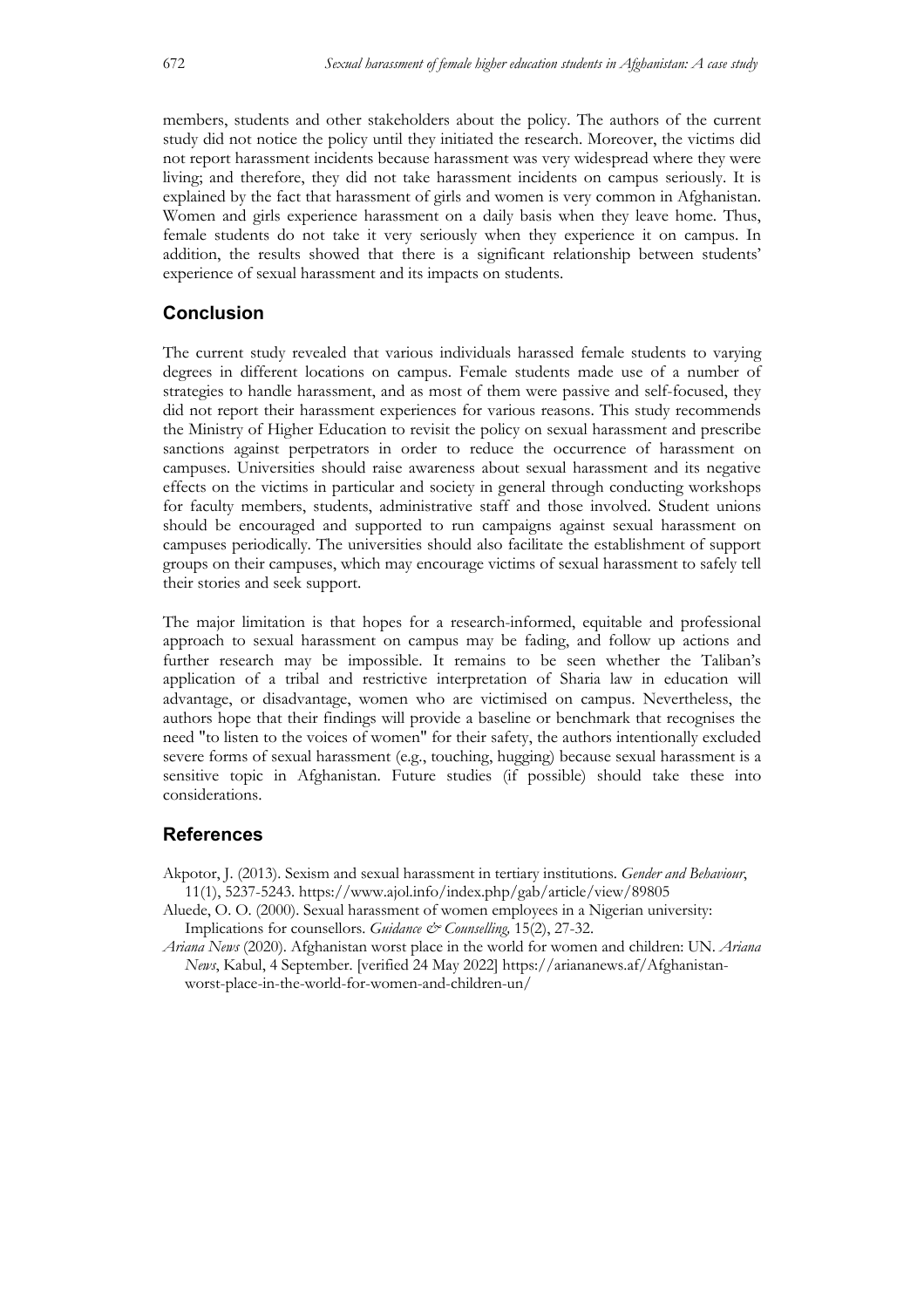- Balick, D. (2004). *How to stop sexual harassment in schools.* Washington DC: American Association of University Women.
- Bonnie, L. (2009). *Sexual harassment definition and resource guide*. The Office of Associate Counsel & Equal Opportunity Compliance.
- Cantor, D., Fisher, B., Chibnall, S., Townsend, R., Lee, H., Bruce, C. & Thomas, G. (2015). *Report on the AAU campus climate survey on sexual assault and sexual misconduct*. Rockville, MD: Westat.

https://www.aau.edu/sites/default/files/%40%20Files/Climate%20Survey/AAU\_Campu s\_Climate\_Survey\_12\_14\_15.pdf

- Chauhan, B. G. & Jungari, S. (2021). Prevalence and predictors of spousal violence against women in Afghanistan: Evidence from demographic and health survey data. *Journal of Biosocial Science*, 54(2), 225-242. https://doi.org/10.1017/S0021932020000759
- Clodfelter, T. A., Turner, M. G., Hartman, J. L. & Kuhns, J. B. (2010). Sexual harassment victimization during emerging adulthood: A test of routine activities theory and a general theory of crime. *Crime & Delinquency*, 56(3), 455-481. https://doi.org/10.1177/0011128708324665
- Comer, R. J. (2013). *Abnormal psychology*. Macmillan. [11th ed.] https://www.macmillanlearning.com/college/us/product/Abnormal-Psychology/p/1319190723
- Cortina, L. M. & Magley, V. J. (2003). Raising voice, risking retaliation: Events following interpersonal mistreatment in the workplace. *Journal of Occupational Health Psychology*, 8(4), 247-265. https://doi.org/10.1037/1076-8998.8.4.247
- Farahat, T. M., Abdel-Rasoul, G. M., Kasemy, Z. A. & Mohammed, N. K. (2017). Sexual harassment among female students of Menoufia University. *Menoufia Medical Journal*, 30(1), 51-56. https://doi.org/10.4103/mmj.mmj\_523\_15
- Gaba, S. (2010). Sexual harassment in Nigeria tertiary institutions. *The Psychologist*, 5(8), 319-321.
- Galdi, S. & Guizzo, F. (2021). Media-induced sexual harassment: The routes from sexually objectifying media to sexual harassment. *Sex Roles*, 84(11), 645-669. https://doi.org/10.1007/s11199-020-01196-0
- Glass, C., Cook, A. & Pierce, B. (2020). Do women in leadership reduce sexual harassment claims on college campuses? *Journal of Women and Gender in Higher Education*, 13(2), 193-210. https://doi.org/10.1080/26379112.2020.1782227
- GSI (2010). *Gender based violence: A study of three universities in Afghanistan*. Kabul: Gender Studies Institute, Kabul University. [verified 24 May 2022] https://genderlinks.org.za/wpcontent/uploads/imported/articles/attachments/13027\_189969\_gbv\_research.pdf
- Hill, C. & Silva, E. (2005). *Drawing the line: Sexual harassment on campus*. American Association of University Women Foundation, USA. https://eric.ed.gov/?id=ED489850
- Huerta, M., Cortina, L. M., Pang, J. S., Torges, C. M. & Magley, V. J. (2006). Sex and power in the academy: Modeling sexual harassment in the lives of college women. *Personality and Social Psychology Bulletin*, 32(5), 616-628. https://doi.org/10.1177/0146167205284281
- Imonikhe, J., Aluede, O. & Idogho, P. (2012). A survey of teachers' and students' perception of sexual harassment in tertiary institutions of Edo State, Nigeria. *Asian Social Science*, 8(1), 268-274. https://doi.org/10.5539/ass.v8n1p268 [see next reference]
- Imonikhe, J., Idogho, P. & Aluede, O. (2011). A survey of teachers' and students' perception of sexual harassment in tertiary institutions of Edo State, Nigeria. African Research Review, 5(5), 412-423. https://doi.org/10.4314/afrrev.v5i5.33 [see preceding reference]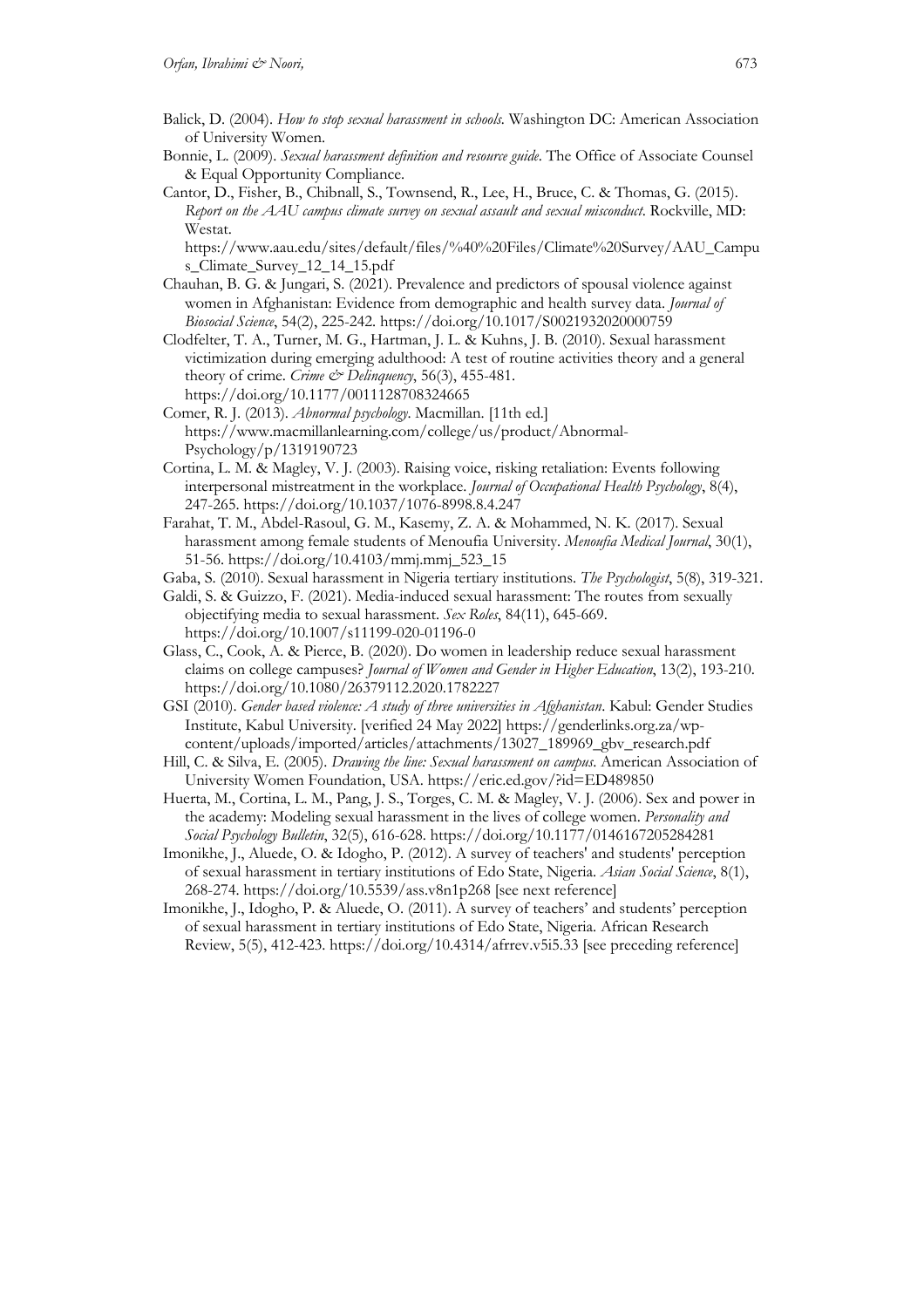- Jochim, S. (2014). *Afghanistan state of youth report 2014*. The United Nations Population Fund Afghanistan. https://afghanistan.unfpa.org/en/publications/afghanistan-state-youthreport-2014
- Jordan, C. E., Combs, J. L. & Smith, G. T. (2014). An exploration of sexual victimization and academic performance among college women. *Trauma, Violence, & Abuse*, 15(3), 191-200. https://doi.org/10.1177/1524838014520637
- Joseph, J. (2015). Sexual harassment in tertiary institutions: A comparative perspective. *Temida*, 18(2), 125-144. https://doi.org/10.2298/TEM1502125H
- Kakar, M. H. (2018). *Afghanistan women highlight campus harassment: Faculties criticised for failing to take complaints seriously*. Institute for War & Peace Reporting. https://iwpr.net/globalvoices/afghan-women-highlight-campus-harassment
- Kearney, L. K. & Gilbert, L. A. (2012). The role of ethnicity in Mexican American and non-Hispanic White students' experience of sexual harassment. *Hispanic Journal of Behavioral Sciences*, 34(4), 507-524. https://doi.org/10.1177/0739986312461134
- Kelley, M. L. & Parsons, B. (2000). Sexual harassment in the 1990s: A university-wide survey of female faculty, administrators, staff, and students. *Journal of Higher Education*, 71(5), 548- 568. https://doi.org/10.2307/2649259
- Leach, F. (2013). Corruption as abuse of power: Sexual violence in educational institutions. In Transparency International (Ed.), *Global corruption report: Education*. Abingdon, Oxon: Routledge, pp. 88-98. https://www.routledge.com/Global-Corruption-Report-Education/International/p/book/9780415535496
- Lonsway, K. A., Cortina, L. M. & Magley, V. J. (2008). Sexual harassment mythology: Definition, conceptualization and measurement. *Sex Roles*, 58(9-10), 599-615. https://doi.org/10.1007/s11199-007-9367-1
- Mama, A. (2009). Rethinking African universities: Gender and transformation. *Scholar & Feminist Online,* 7(2), 1-7. https://sfonline.barnard.edu/africana/mama\_01.htm
- Manjoo, R. (2015). *Report of the Special Rapporteur on violence against women, its causes and consequences*. UN Human Rights Council. https://digitallibrary.un.org/record/797666?ln=en
- MoHE (2020). *Catalogue of public universities and institutes of higher education*. Ministry of Higher Education. Kabul.
- MoJ (2009). *Law on the elimination of violence against woman*. Kabul: Ministry of Justice. http://law.acku.edu.af/en/download/file/en/34216/80691
- MoJ (2018). *Law on prohibiting of harassment against women and children*. Kabul: Ministry of Justice. http://law.acku.edu.af/fa/download/file/fa/41431/75101
- Muasya, J. N. (2014). Effects of sexual harassment on women students' access to opportunities and facilities: A case study of the University of Nairobi, Kenya. *Global Journal of Interdisciplinary Social Sciences,* 3(4), 83-90. http://erepository.uonbi.ac.ke/handle/11295/78581
- Noori, A. Q. & Orfan, S. N. (2021). The challenges of undergraduate married female students in higher education: A case study of Takhar University. *Journal of World Englishes and Educational Practices*, 3(6), 9-18. https://doi.org/10.32996/jweep.2021.3.6.2
- Noori, A. Q., Orfan, S. N., Akramy, S. A. & Hashemi, A. (2022). The use of social media in EFL learning and teaching in higher education of Afghanistan. *Cogent Social Sciences*, 8(1), article 2027613. https://doi.org/10.1080/23311886.2022.2027613
- Orfan, S. N. (2022). Faculty incivility in higher education of Afghanistan: Students' perspectives. Interchange, 1–17. https://doi.org/10.1007/s10780-021-09448-y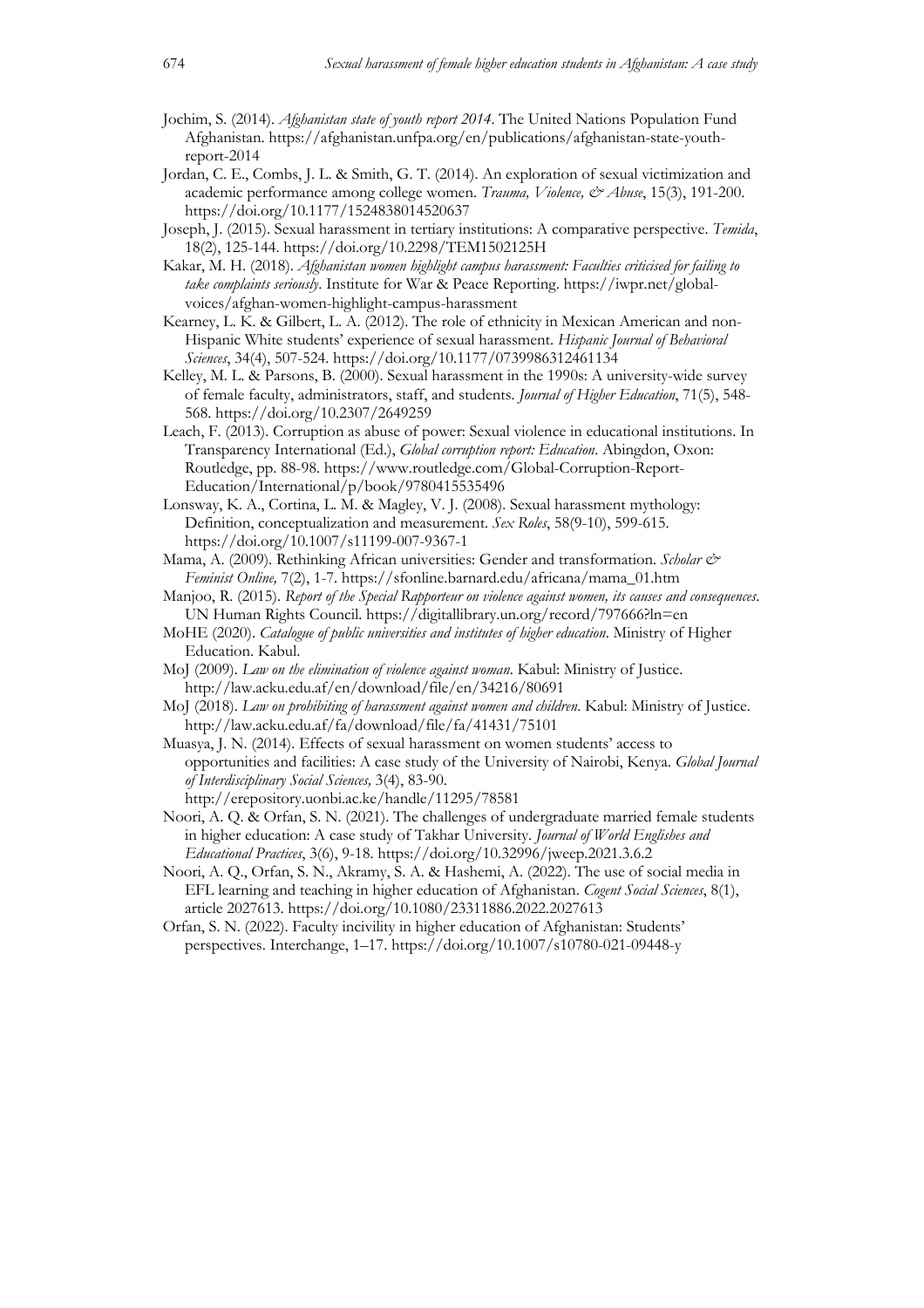- Orfan, S. N. (2021a). Political participation of Afghanistan youths on Facebook: A case study of Northeastern Afghanistan. *Cogent Social Sciences*, 7(1), article 1857916. https://doi.org/10.1080/23311886.2020.1857916
- Orfan, S. N. (2021b). High school English textbooks promote gender inequality in Afghanistan. Pedagogy, Culture & Society, online first. https://doi.org/10.1080/14681366.2021.1914148
- Orfan, S. N., Noori, A. Q. & Akramy, S. A. (2021). Afghan EFL instructors' perceptions of English textbooks. *Heliyon*, 7(11), E08340. https://doi.org/10.1016/j.heliyon.2021.e08340
- Pierce, K. J. (2003). Labor and employment review: Title VII and same-sex sexual harassment after Oncale - uncertainty lingers. *Colorado Lawyer*, 32(6), 87-92.
- Pina, A. & Gannon, T. A. (2012). An overview of the literature on antecedents, perceptions, and behavioral consequences of sexual harassment. *Journal of Sexual Aggression,* 18(2), 209- 232. https://doi.org/10.1080/13552600.2010.501909
- Popoola, B. I. (2008). Peer sexual harassment and coping mechanisms of female students in a Nigerian university. *Edo Journal of Counselling*, 1(1), 34-49. https://doi.org/10.4314/ejc.v1i1.52381
- Quist-Arcton, O. (2003). *Fighting prejudice and sexual harassment of girls in schools*. Global Policy Forum. https://archive.globalpolicy.org/socecon/inequal/gender/2003/0612girls.htm
- Ryckman, R. M. (2008). *Theories of personality.* (9th ed.). Thomson Wadsworth: Belmont. [10th ed.] https://au.cengage.com/c/theories-of-personality-10e-ryckman/9780357671184/
- Shi, X. & Zheng, Y. (2021). Feminist active commitment and sexual harassment perception among Chinese women: The moderating roles of targets' gender stereotypicality and type of harassment. *Sex Roles*, 84(7), 477-490. https://doi.org/10.1007/s11199-020-01180-8
- Shumba, A. & Matina, A. E. M. (2002). Sexual harassment of college students by lecturers in Zimbabwe. *Sex Education*, 2(1), 45-59. https://doi.org/10.1080/14681810220133613
- Sigal, J., Braden-Maguire, J., Patt, I., Goodrich, C. & Perrino, C. S. (2003). Effects of type of coping response, setting, and social context on reactions to sexual harassment. *Sex Roles,*  48(3), 157-166. https://doi.org/10.1023/A:1022455406201
- Sivertsen, B., Nielsen, M. B., Madsen, I. E. H., Knapstad, M., Lønning, K. J. & Hysing, M. (2019). Sexual harassment and assault among university students in Norway: A crosssectional prevalence study. *BMJ Open*, 9(6), e026993. https://doi.org/10.1136/bmjopen-2018-026993
- Sojo, V. E., Wood, R. E. & Genat, A. E. (2016). Harmful workplace experience and women's occupational well-being: A meta-analysis. *Psychology of Women Quarterly,* 40(1), 10-40. https://doi.org/10.1177/0361684315599346
- Steineger, M. (2001). Preventing and countering school-based harassment: A resource guide for K-12 educators. Oregon: Northwest Regional Educational Laboratory. https://educationnorthwest.org/sites/default/files/2001harass.pdf
- Stork, E. & Hartely, N.T. (2009). Classroom incivilities: Students' perceptions about professors behaviors. *Contemporary Issues in Education Research,* 2(4), 13-24. http://doi.org/10.19030/cier.v2i4.1066
- Suhaila, O. & Rampal, K. G. (2012). Prevalence of sexual harassment and its associated factors among registered nurses working in government hospitals in Melaka State, Malaysia. *Medical Journal of Malaysia*, 67(5), 506-17. http://www.e-mjm.org/2012/v67n5/sexualharassment.pdf
- Vohlídalová, M. (2015). Coping strategies for sexual harassment in higher education: "An official action may harm you in the end more than if someone slaps your butt"*. Sociológia,*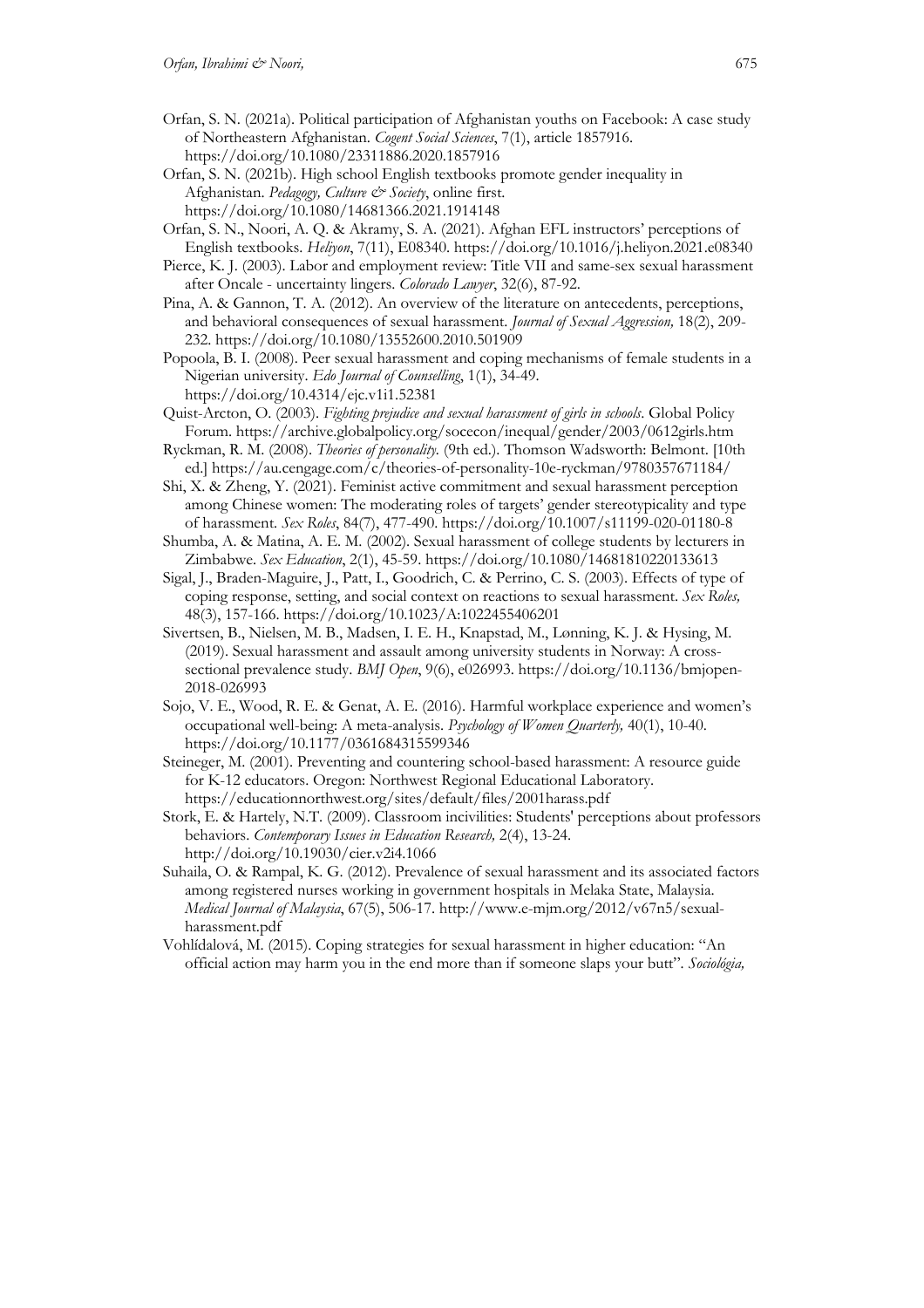47(3), 297-316. https://www.sav.sk/journals/uploads/06291133Vohlidalova%20- %20zalomena\_MV.pdf

- Wasti, S. A., Bergman, M. E., Glomb, T. M. & Drasgow, F. (2000). Test of the cross-cultural generalizability of a model of sexual harassment. *Journal of Applied Psychology*, 85(5), 766-778. https://doi.org/10.1037/0021-9010.85.5.766
- White, G. E. (2000). Sexual harassment during medical training: The perceptions of medical students at a university medical school in Australia. *Medical education*, 34(12), 980-986. https://pubmed.ncbi.nlm.nih.gov/11123560/
- Willness, C. R., Steel, P. & Lee, K. (2007). A meta-analysis of the antecedents and consequences of workplace sexual harassment. *Personnel Psychology*, 60(1), 127-162. https://doi.org/10.1111/j.1744-6570.2007.00067.x
- Wilson, F. (2000). The social construction of sexual harassment and assault of university students. *Journal of Gender studies*, 9(2), 171-187. https://doi.org/10.1080/713677982
- Wood, L., Hoefer, S., Kammer-Kerwick, M., Parra-Cardona, J. R. & Busch-Armendariz, N. (2021). Sexual harassment at institutions of higher education: Prevalence, risk, and extent. *Journal of Interpersonal Violence,* 36(9-10), 4520-4544. https://doi.org/10.1177/0886260518791228

# **Appendix: Questionnaire**

### **Sexual harassment of female students in higher education of Afghanistan**

### **Section 1: Demographic profile**

Please choose the most appropriate response.

|  | 1. Age $\Box$ 18-22 | $\Box$ 23-27 | $\Box$ 28-32                                                                  | $\Box$ 33+ |
|--|---------------------|--------------|-------------------------------------------------------------------------------|------------|
|  |                     |              | 2. Year of study $\Box$ Freshman $\Box$ Sophomore $\Box$ Junior $\Box$ Senior |            |

#### **Section 2: Harassing acts**

To what extent do you consider these acts harassing? Please tick  $(\forall)$  the option that best represents your view.

| $\overline{\rm No}$ | <b>Items</b>                                   | <b>Not</b><br>harassing | Somewhat<br>harassing | Very<br>harassing |
|---------------------|------------------------------------------------|-------------------------|-----------------------|-------------------|
|                     | Excessive staring                              |                         |                       |                   |
| 2                   | Comments and jokes                             |                         |                       |                   |
| 3                   | Intrusive questions about my private life      |                         |                       |                   |
| $\overline{4}$      | Questions about when I would get married       |                         |                       |                   |
| 5                   | Unwelcome talking                              |                         |                       |                   |
| 6                   | Repeated or inappropriate advances on email,   |                         |                       |                   |
|                     | social networking sites or Internet chatrooms  |                         |                       |                   |
|                     | Smiling or talking to you in a way that is     |                         |                       |                   |
|                     | uncomfortable                                  |                         |                       |                   |
| 8                   | Whistling at you                               |                         |                       |                   |
| 9                   | Calling you a pet name, e.g., sweetie, honey   |                         |                       |                   |
| 10                  | Trying to get your attention or get your phone |                         |                       |                   |
|                     | number                                         |                         |                       |                   |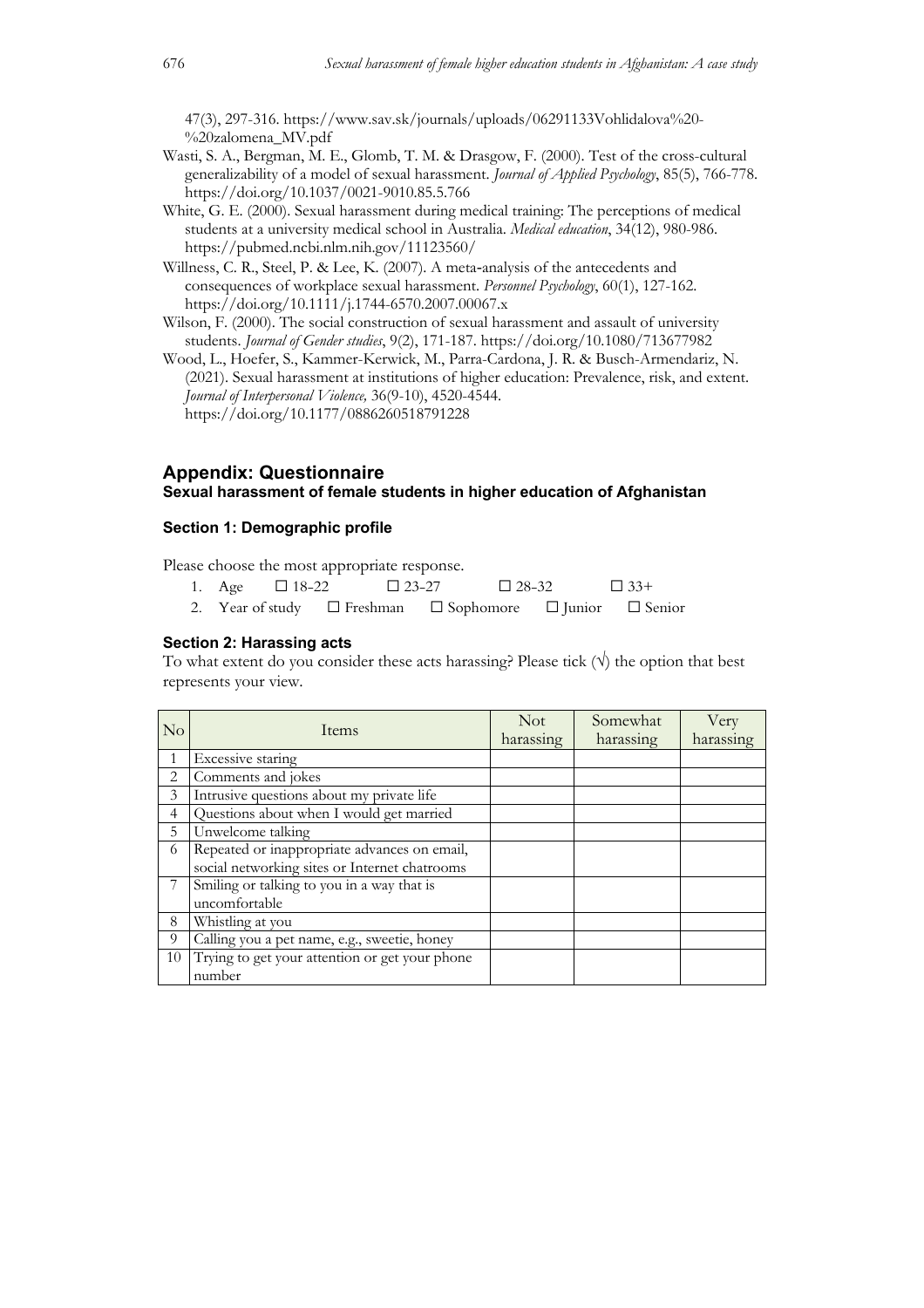| 11 | Making a comment about your appearance          |  |  |
|----|-------------------------------------------------|--|--|
| 12 | Following you                                   |  |  |
| 13 | Intentionally blocking your path                |  |  |
|    | 14 Talking someone (like girl, teacher) with me |  |  |
|    | about marriage on behalf of someone else (man)  |  |  |
| 15 | Inappropriate physical contact                  |  |  |
| 16 | Winking                                         |  |  |
| 17 | Unwanted phone calls                            |  |  |
| 18 | Unwanted text messages                          |  |  |
| 19 | Unwanted letters                                |  |  |
| 20 | Unwanted email                                  |  |  |

# **Section 3: Female students' experience of harassing acts**

How often have you experienced these harassing acts? Please tick  $(\forall)$  the option that best represents your experience.

| No             | Items                                                                                          | Never | Some-<br>times | Frequ-<br>ently |
|----------------|------------------------------------------------------------------------------------------------|-------|----------------|-----------------|
| $\mathbf{1}$   | Excessive staring                                                                              |       |                |                 |
| $\overline{2}$ | Comments and jokes                                                                             |       |                |                 |
| 3              | Intrusive questions about my private life                                                      |       |                |                 |
| $\overline{4}$ | Questions about when I would get married                                                       |       |                |                 |
| 5              | Unwelcome talking                                                                              |       |                |                 |
| 6              | Repeated or inappropriate advances on email, social<br>networking sites or Internet chatrooms  |       |                |                 |
| 7              | Smiling or talking to you in a way that is<br>uncomfortable                                    |       |                |                 |
| 8              | Whistling at you                                                                               |       |                |                 |
| 9              | Calling you a pet name, e.g., sweetie, honey                                                   |       |                |                 |
| 10             | Trying to get your attention or get your phone number                                          |       |                |                 |
| 11             | Making a comment about your appearance                                                         |       |                |                 |
| 12             | Following you                                                                                  |       |                |                 |
| 13             | Intentionally blocking your path                                                               |       |                |                 |
| 14             | Talking someone (like girl, teacher) with me about<br>marriage on behalf of someone else (man) |       |                |                 |
| 15             | Inappropriate physical contact                                                                 |       |                |                 |
| 16             | Winking                                                                                        |       |                |                 |
| 17             | Unwanted phone calls                                                                           |       |                |                 |
| 18             | Unwanted text messages                                                                         |       |                |                 |
| 19             | Unwanted letters                                                                               |       |                |                 |
| 20             | Unwanted email                                                                                 |       |                |                 |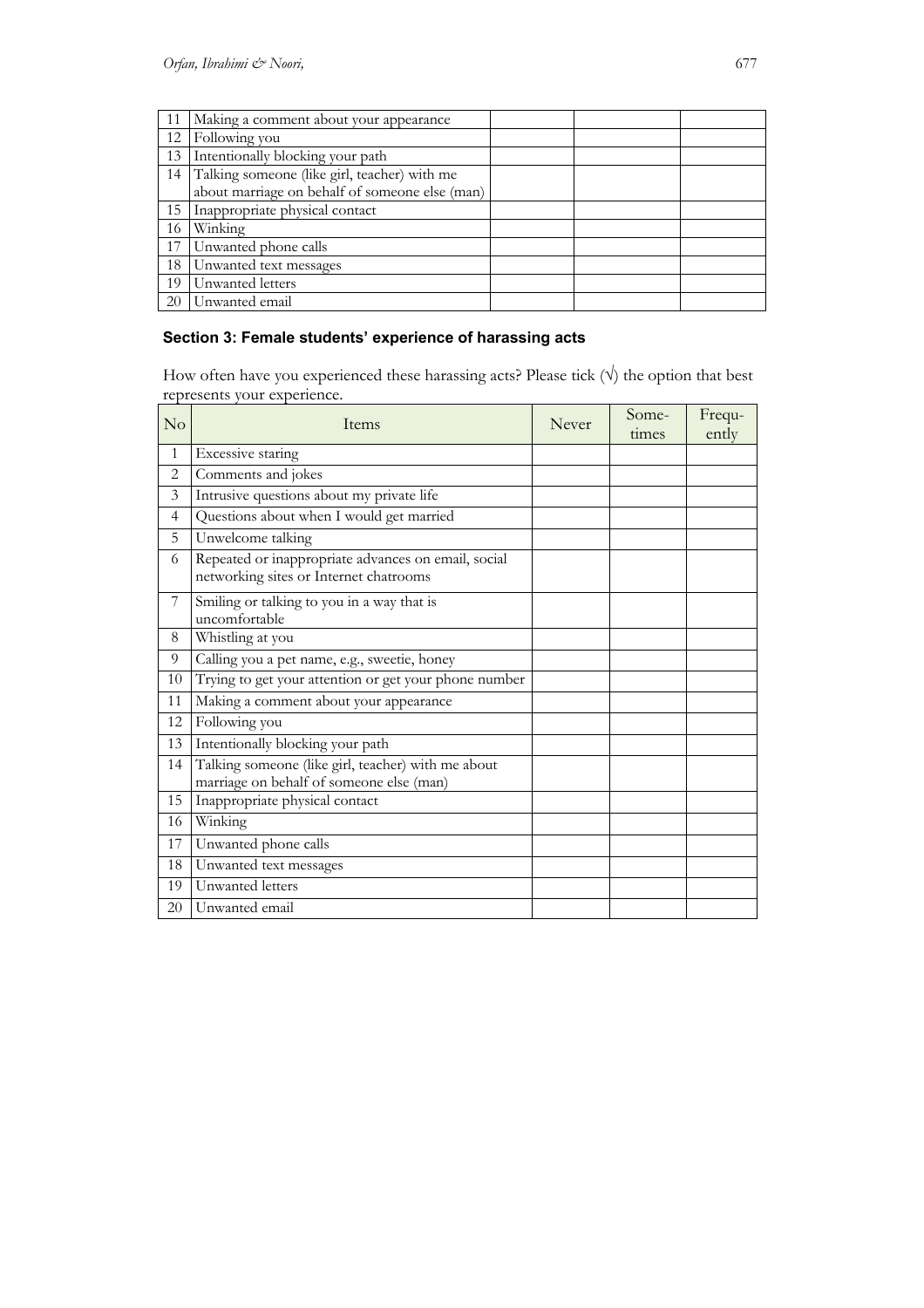### **Section 4: Perpetrators of harassment**

Who has frequently harassed you? Please read the tick  $(\forall)$  the option that best represents your experience.

| N <sub>o</sub> | Items                              | Never | Some-<br>times | Frequ-<br>ently |
|----------------|------------------------------------|-------|----------------|-----------------|
| $\mathbf{1}$   | My classmates                      |       |                |                 |
| 2              | My lecturers                       |       |                |                 |
| 3              | Faculty's staff                    |       |                |                 |
| $\overline{4}$ | A student other than my classmates |       |                |                 |
| 5              | University's staff                 |       |                |                 |
| 6              | A stranger/no one I knew           |       |                |                 |
| 7              | Cafeteria workers                  |       |                |                 |
| 8              | Librarian                          |       |                |                 |
| 9              | Taxi driver                        |       |                |                 |
| 10             | University guards                  |       |                |                 |

# **Section 5: Place of harassment**

Where have you frequently experienced harassment? Please tick  $(\forall)$  the choice that best represents your experience.

| No             | Items                             | Never | Some-<br>times | Frequ-<br>ently |
|----------------|-----------------------------------|-------|----------------|-----------------|
| $\mathbf{1}$   | University walkways               |       |                |                 |
| 2              | Classrooms                        |       |                |                 |
| 3              | University Libraries              |       |                |                 |
| $\overline{4}$ | Cafeteria                         |       |                |                 |
| 5              | University offices                |       |                |                 |
| 6              | University residence (dorm)       |       |                |                 |
| 7              | On the way to and from university |       |                |                 |
| 8              | Lounge                            |       |                |                 |
| 9              | Corridors                         |       |                |                 |
| 10             | Online (e.g., social media)       |       |                |                 |

# **Section 6: Effects of harassment**

To what extent do you agree or disagree with these statements? Please tick  $(\sqrt{})$  the choice that best represents your view.

| No. | <b>Items</b>                                       | Strongly Disagre<br>disagree | Agree | Strongly<br>agree |
|-----|----------------------------------------------------|------------------------------|-------|-------------------|
|     | I found it hard to study or pay attention in class |                              |       |                   |
|     | I had trouble sleeping.                            |                              |       |                   |
|     | I lost my appetite/not interested in eating.       |                              |       |                   |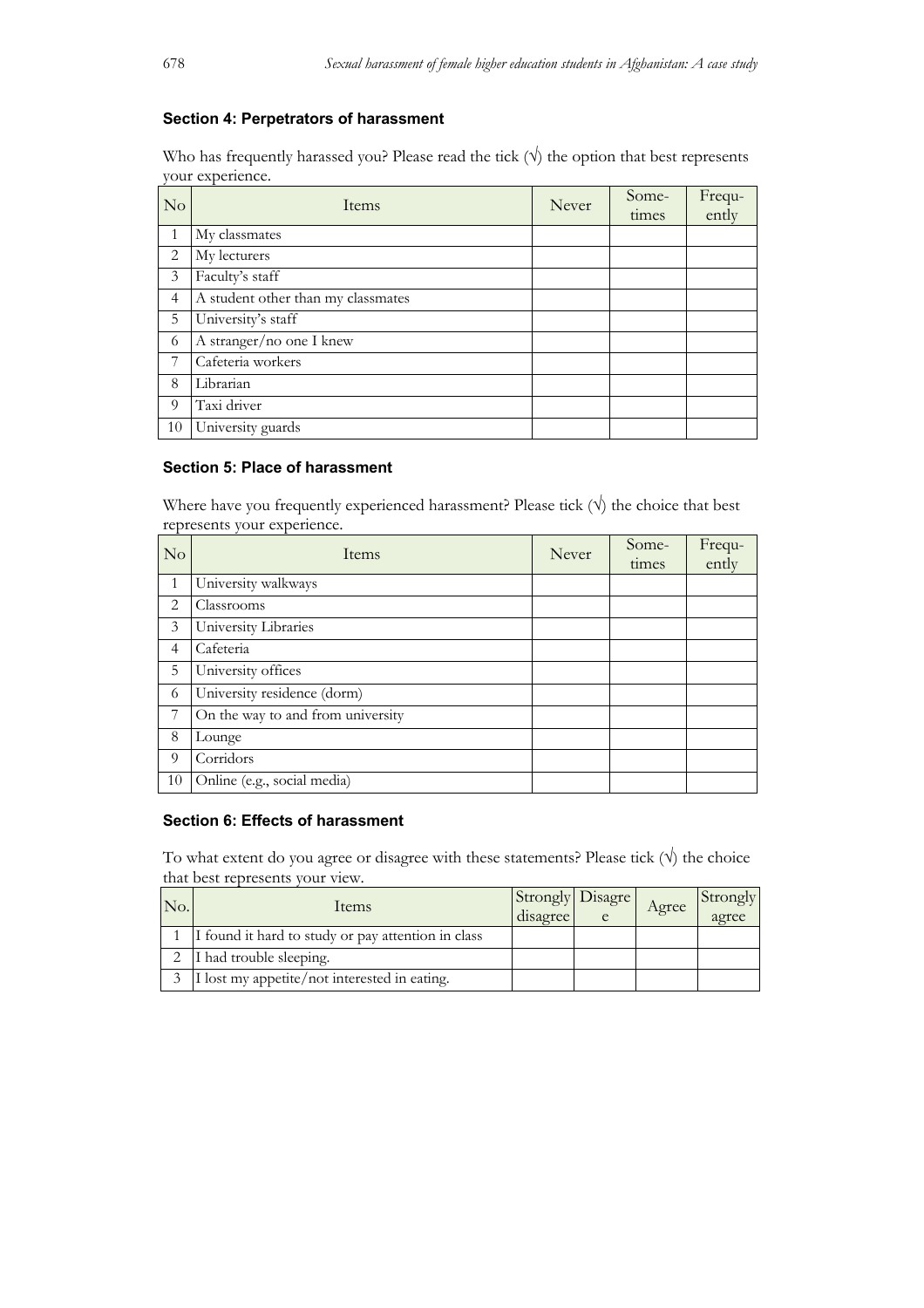| 4  | I did not actively participate as much in class.    |  |  |
|----|-----------------------------------------------------|--|--|
| 5  | I stopped attending a particular activity.          |  |  |
| 6  | I did not go to university when I was alone.        |  |  |
|    | I felt anxious.                                     |  |  |
| 8  | I felt depressed.                                   |  |  |
| 9  | I lost my motivation to study.                      |  |  |
| 10 | I felt lonely.                                      |  |  |
| 11 | I had an indignant feeling towards the opposite sex |  |  |
|    | 12 I lost my self-confidence.                       |  |  |

# **Section 7: Coping strategies**

How often have you used these strategies to deal with harassment incidents? do you use these strategies to deal with harassment? Please check  $(\forall)$  the response that best represents your experience.

| $\rm No$       | Items                                                  | Never | Some-<br>times | Often | Frequ-<br>ently |
|----------------|--------------------------------------------------------|-------|----------------|-------|-----------------|
| $\mathbf{1}$   | I express anger and distress by using facial           |       |                |       |                 |
|                | expressions.                                           |       |                |       |                 |
| 2              | I ignore harassment.                                   |       |                |       |                 |
| 3              | I escape from the place where harassment happens.      |       |                |       |                 |
| $\overline{4}$ | I request for help from others (university guards,     |       |                |       |                 |
|                | one close or by standers-by)                           |       |                |       |                 |
| 5              | I respond verbally.                                    |       |                |       |                 |
| 6              | I report to university's gender directorate.           |       |                |       |                 |
| 7              | I avoid eye contact.                                   |       |                |       |                 |
| 8              | I stay away from particular places on campus.          |       |                |       |                 |
| 9              | I change my group of friends.                          |       |                |       |                 |
| 10             | I constantly assess my surroundings.                   |       |                |       |                 |
| 11             | I avoid being alone.                                   |       |                |       |                 |
| 12             | I respond physically.                                  |       |                |       |                 |
| 13             | I Intentionally wear clothes I think will attract less |       |                |       |                 |
|                | attention.                                             |       |                |       |                 |

# **Section 8: Reasons for not reporting harassment**

To what extent do you agree or disagree with these statements? Please check  $(\forall)$  the choice that best represents your experience.

| No | Items                                           | disagree | Strongly Disagre | Agree | Strongly<br>agree |
|----|-------------------------------------------------|----------|------------------|-------|-------------------|
|    | I didn't know who could provide me with support |          |                  |       |                   |
|    | at the university                               |          |                  |       |                   |
|    | I thought it would be too hard to prove         |          |                  |       |                   |
|    | I didn't think the incident would be kept       |          |                  |       |                   |
|    | confidential                                    |          |                  |       |                   |
|    | I was worried I might not be believed           |          |                  |       |                   |